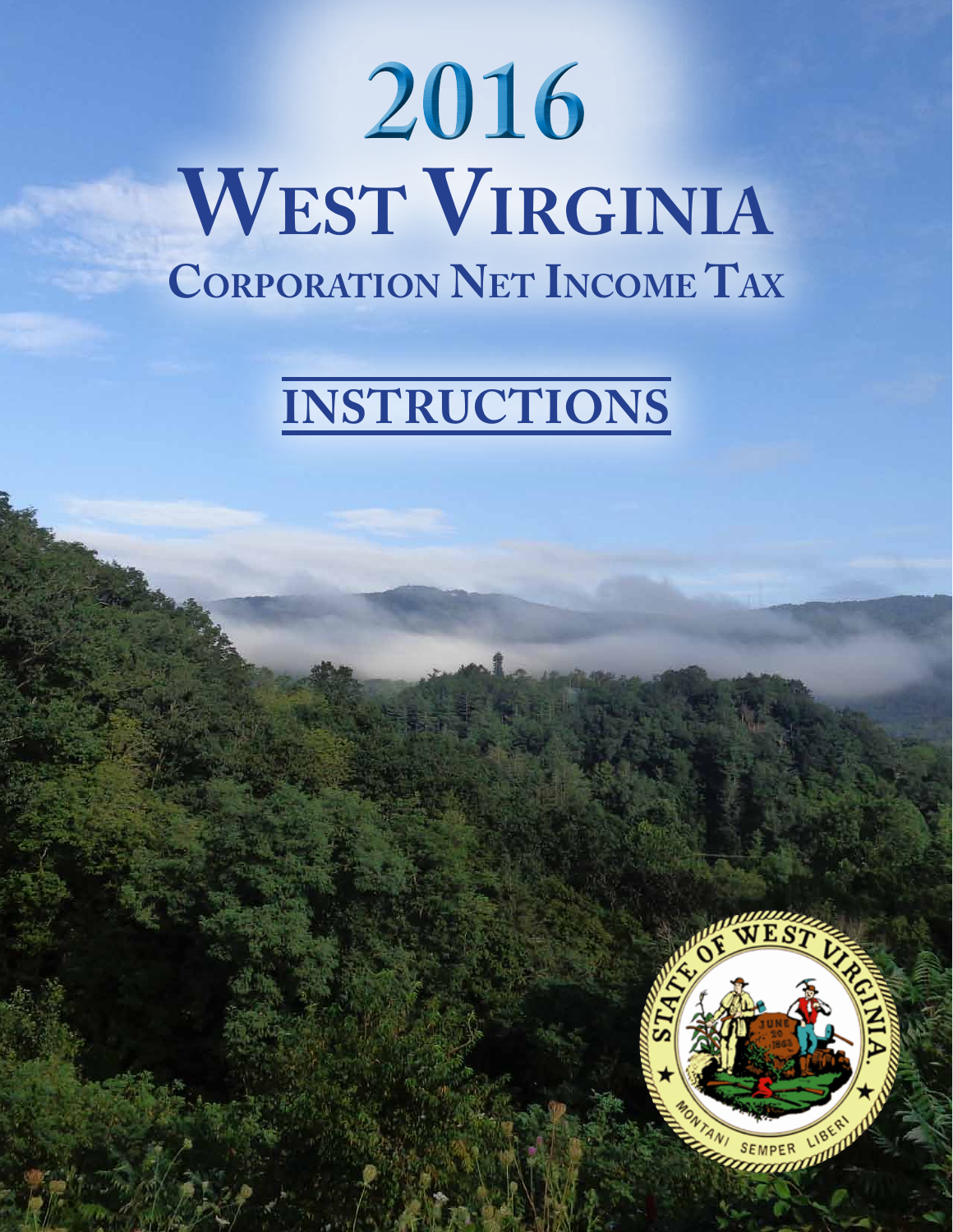## **Important Information for 2016**

The due dates and extension dates for West Virginia Corporation Net Returns have changed. For periods beginning on or after January 1, 2016, annual returns will have a due date of April 18, 2017 (additional day given for Emancipation Day) and an extended due date of October 16, 2017. Fiscal and 52/53 week returns will be due on the 15th day of the fourth month following the end of the period with an extension period of six months.

All corporations filing a combined report are required to complete and submit a new UB schedule, Schedule UB-4APTSUM, with their combined return.

Beginning in 2016, West Virginia will require a checkbox response regarding whether Disregarded Entities are included with the Corporate Net Income Tax return. If there are disregarded entities, the Tax Return Questionnaire located on page 25 must be completed and attached to the filed return. Failure to attach the required document will result in a delay to processing the return.

### **Tax Rates**

- For tax years beginning on or after January 1, 2016, the Corporate Net Income Tax Rate is 6.5% (§11-24-4).
- Effective January 1, 2016, taxpayers who had annual remittance of any single tax equal to or greater than \$25,000 during fiscal year 2015 are required to electronically file returns and make payments using Electronic Funds Transfer (EFT) for periods beginning on or after January 1, 2016.
- Failure to comply with the requirement to remit payments by EFT without first obtaining a waiver may result in a civil penalty of three (3) percent of each payment which was to be paid by EFT. Visit our website www.tax.wv.gov for additional information.

### **Returned Payment Charge**

The Tax Department will recover a \$15.00 fee associated with any returned bank transactions. These bank transactions include but are not limited to the following:

- Direct Debit (payment) transactions returned for insufficient funds.
- Stopped payments.
- Bank refusal to authorize payment for any reason.
- Direct Deposit of refunds to closed accounts.
- Direct Deposit of refunds to accounts containing inaccurate or illegible account information.

Checks returned for insufficient funds will incur a \$28.00 fee.

#### **The fee charged for returned or rejected payments will be to recover only the amount charged to the State Tax Department by the financial institutions.**

**Important:** There are steps that can be taken to minimize the likelihood of a rejected financial transaction occurring:

- • Be sure that you are using the most current bank routing and account information.
- If you have your tax return professionally prepared, the financial information used from a prior year return often pre-populates the current return as a step saver. It is important that you verify this information with your tax preparer by reviewing the bank routing and account information from a current check. This will ensure the information is accurate and current in the event that a bank account previously used was closed or changed either by you or the financial institution.
- If you prepare your tax return at home using tax preparation software, the financial information used from a prior year return often pre-populates the current return as a step saver. It is important that you verify this information by reviewing the bank routing and account information from a current check. This will ensure the information is accurate and current in the event that a bank account previously used was closed or changed either by you or the financial institution.
- If you prepare your tax return by hand using a paper return, be sure that all numbers requesting a direct deposit of refund entered are clear and legible.
- If making a payment using MyTaxes, be sure that the bank routing and account number being used is current.
- If scheduling a delayed debit payment for an electronic return filed prior to the due date, make sure that the bank routing and account number being used will be active on the scheduled date.
- Be sure that funds are available in your bank account to cover the payment when checks or delayed debit payments are presented for payment.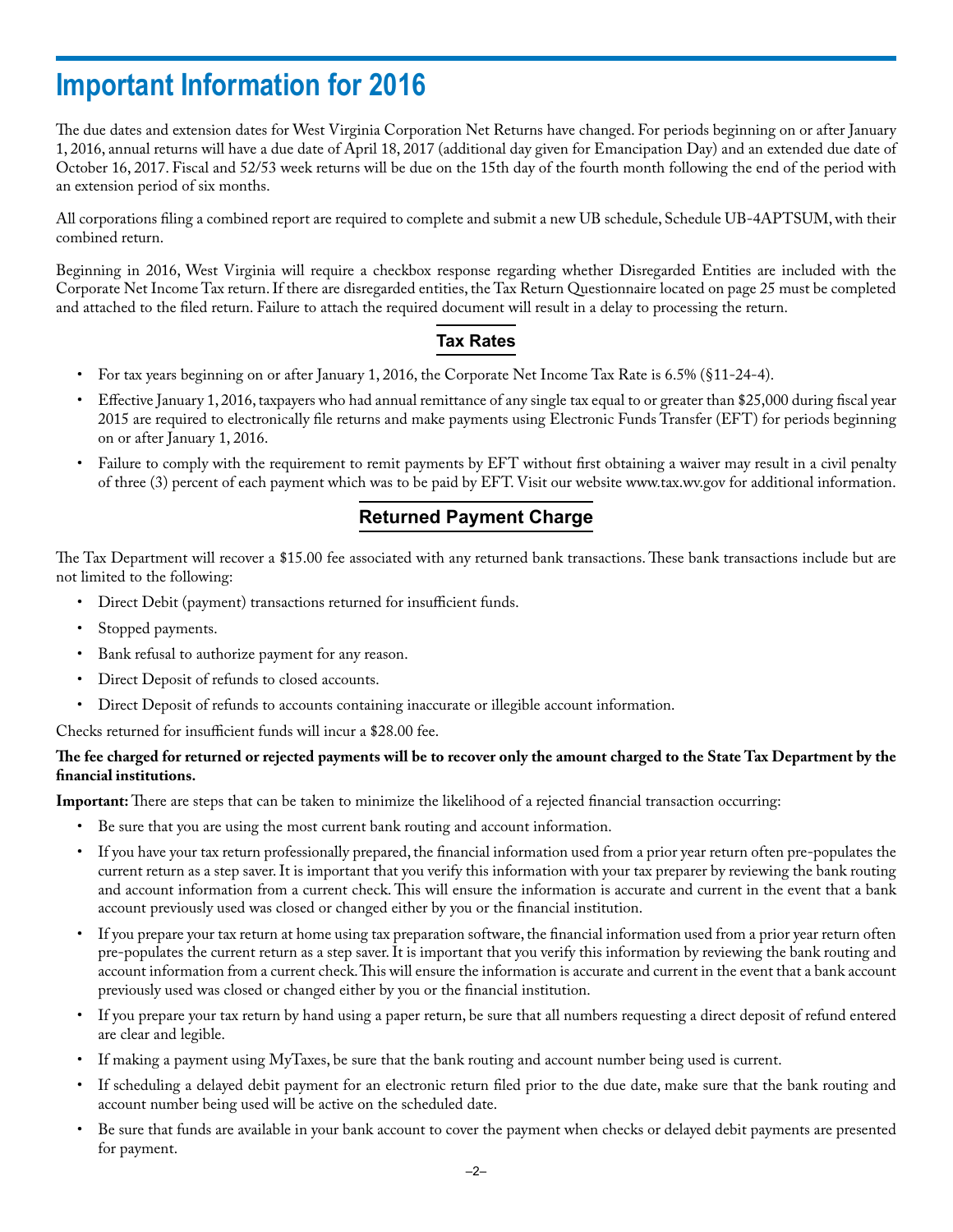### **Taxpayer Responsibilities**

### **Filing Your Corporate Returns**

Returns should be filed by the due date. You may obtain forms by calling 1-800- 982-8297. Forms may also be obtained from any of our regional field offices or from the State Tax Department website at tax.wv.gov.

Failure to file returns will result in your account being referred to our Compliance Division for corrective action. Please file all required tax returns even if you owe no tax for the reporting period. All applicable pages of the return must be filed.

### **Payment of the Tax**

The full amount of tax owed is due and payable on the original due date of the tax return. Failure to pay the full amount of tax by the due date will result in interest and penalties being added to any unpaid amount of tax. If you are unable to pay the full amount of tax on the due date, you should file your tax return along with a written explanation of why you are unable to pay and when you will pay the tax due.

### **Refunds**

You are entitled to a refund of any amount that you overpaid. All or part of any overpayment may be applied as a credit against your liability for such tax for other periods. A claim for refund (usually a tax return showing an overpayment) must be filed within three years of the due date of the return or two years from the date the tax was paid, whichever expires later. The overpayment will be used by the Tax Department against other tax liabilities due.

If the Tax Department does not respond to your request within six months of the due date or the extended due date on overpayment of Corporation Net Income Tax, you may submit in writing a request for an administrative hearing to present your reasons why you feel you are entitled to the refund. Interest is allowed and paid on any refund upon which the Department has failed to timely act and which is final and conclusive.

If the Tax Department denies or reduces a request for a refund, a written request for an administrative hearing may be submitted. Failure to respond to a denial or reduction within sixty days will result in the denial/reduction becoming final and conclusive and not subject to further administrative or judicial review.

### **Selling or Discontinuing Your Business**

Notify the Tax Department in writing as soon as possible after your business is sold or discontinued. All final tax returns should be filed.

# **General Information**

The information in this booklet is for calendar year 2016 returns and for fiscal year returns beginning in 2016 and ending in 2017. The information in this booklet is intended to help you complete your returns and is not a substitute for tax laws and regulations.

### **Assistance**

Address questions to the West Virginia State Tax Department, Taxpayer Services Division, PO Box 3784, Charleston, WV 25337-3784 or by telephone at (304) 558-3333 or toll free at 1-800-982-8297.

### **Business Capital**

Although the Business Franchise Tax was eliminated as of January 1, 2015, the Business Capital of the corporation must still be reported on CNF-120 Schedule A.

### **Corporation Net Income Tax**

The Corporation Net Income Tax is a tax on the West Virginia taxable income of every domestic or foreign corporation which enjoys the benefits and protections of the government and laws in the State of West Virginia or derives income from

property, activity or other sources in West Virginia. The term "corporation" includes a joint stock company and any association or other organization which is taxable as a corporation under federal income tax laws.

The West Virginia Corporation Net Income Tax is a federal conformity tax in that the starting point in computing West Virginia taxable income is the federal taxable income of the corporation. Certain increasing and decreasing adjustments, as required by state law, must be made to federal taxable income to arrive at West Virginia taxable income. Corporations are required to allocate certain types of nonbusiness income to West Virginia and apportion their remaining income. The Corporation Net Income Tax rate is six and one-half percent (.065).

### **Exempt Organizations**

Any corporation exempt from federal income tax is also exempt from West Virginia Corporation Net Income Tax. In addition, certain insurance companies, certain production credit associations, trusts established under 29 U.S.C. 186, and other organizations specifically exempt under the laws of West Virginia are also exempt.

If you are a tax exempt organization with unrelated business income that is subject to federal tax, you must pay the West Virginia Corporation Net Income Tax on that unrelated income attributable to West Virginia.

### **Payment of Tax**

**Due Date:** A corporation's annual West Virginia Corporation Net Income Tax Return is due on or before the 15th day of the fourth month after the close of the taxable year. The filing of returns is required whether or not any tax is due. A tax exempt organization's annual West Virginia Corporation Net Income Tax Return is due on or before the 15th day of the fifth month after the close of the taxable year. Make your remittance payable to the West Virginia State Tax Department.

PAYMENT OPTIONS: Effective January 1, 2016, taxpayers who had annual remittance of any single tax equal or greater than \$25.000 during fiscal year 2015 are required to electronically file returns and make payments using Electronic Funds Transfer (EFT) for periods beginning on or after January 1, 2016. Returns filed with a balance due may use any of the following payment options: Check or Money Order made payable to the West Virginia State Tax Department, Electronic Funds Transfer or Payment by Credit Card. Visit tax.wv.gov for additional payment information.

**Where to file:** West Virginia Corporation Net Income Tax Returns should be mailed to the West Virginia State Tax Department, Tax Account Administration Division, Corporate Tax Unit, PO Box 1202, Charleston, WV 25324-1202.

### **Extension of Time to File**

An extension of time to file a federal return is automatically accepted by West Virginia as an extension of time to file the West Virginia return. A copy of the federal extension form must be attached to the West Virginia return when filed and the extended due date must be entered on top of the return. Returns filed after the due date, without supporting documents and extended due date entered on the top of the return, will be processed as late filed and interest and penalties will be assessed.

A state extension of time to file may be obtained, even if a federal extension has not been requested, provided a written request is made to the West Virginia State Tax Department prior to the due date of the West Virginia return. An extension of time to file does not extend the time for payment of any tax due. If you have an extension of time to file, payment of any tax due may be made by filing a West Virginia extension form (see instructions for Form CNF-120EXT). To avoid interest and penalties, payment must be received on or before the due date of the return.

### **Estimated Taxes**

Estimated **Corporation Net Income Tax** payments are required for any corporation which can reasonably expect its West Virginia taxable income to be in excess of \$10,000 (which equals a tax liability after tax credits in excess of \$650) and are due in four equal installments on the 15th day of the fourth, sixth, ninth, and twelfth months of the tax year.

### **Filing Method**

The following filing methods may be used for filing your Corporation Net Income Tax and for calculating your business capital (WV Code §11-24-13a(e)).

**Separate entity based:** Use this method if you are filing a separate return and you are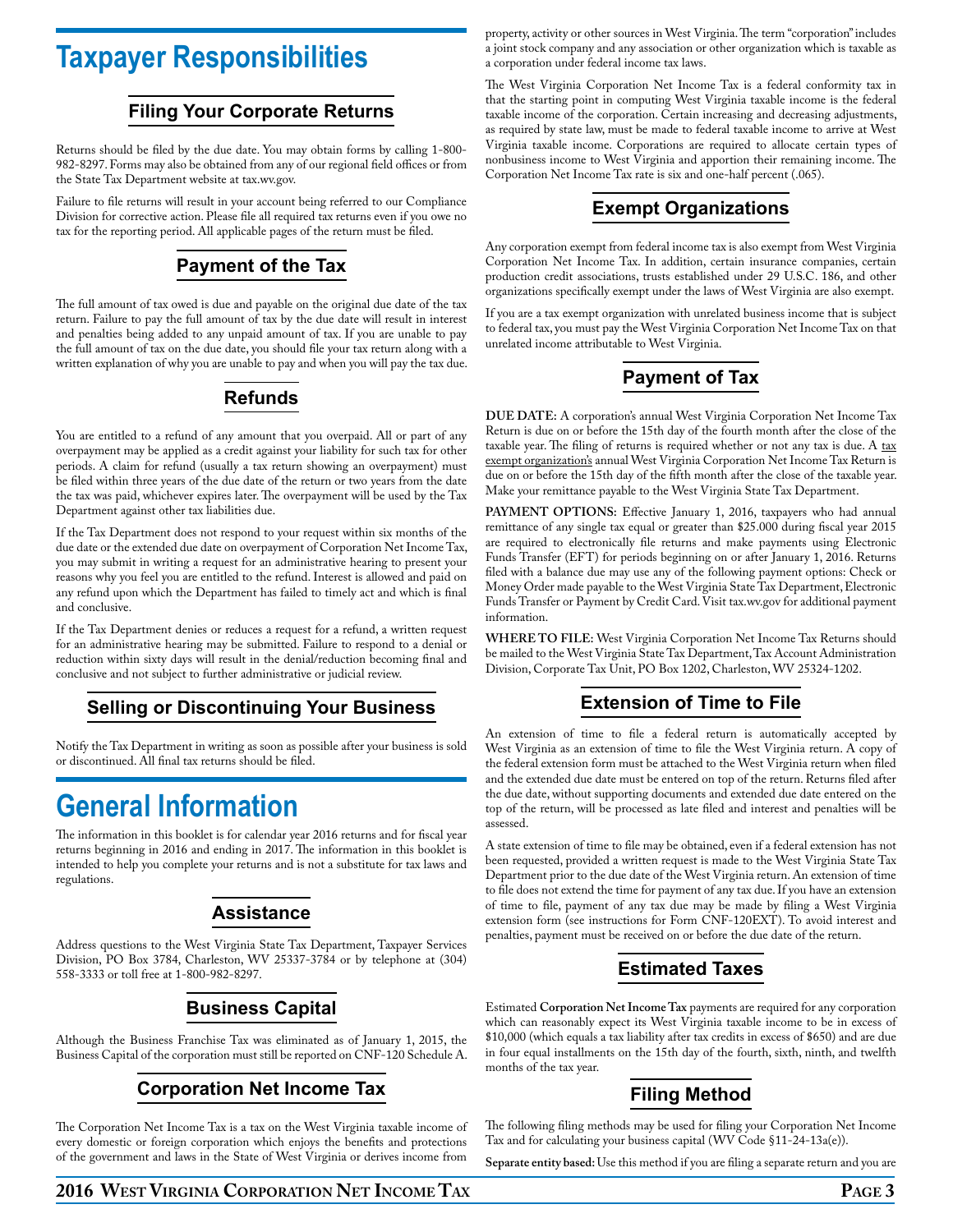not engaged in a unitary business with one or more other corporations.

Forms and schedules you may/will need to complete for a separate entity based corporation return:

| CNF-120 pages $1 & 2$ | CNF-120 Sched. A             | CNF-120 Sched. B, B-1 |
|-----------------------|------------------------------|-----------------------|
| CNF-120 Sched. C      | CNF-120 Sched, NOL           | CNF-120APT Sched.     |
| <b>CNF-120U</b>       |                              | A1.A2                 |
| CNF-120TC             | CNF-120APT Sched. B CNF-120W |                       |

Tax Return Questionnaire

**What are the filing requirements?** Corporations that are members of the same unitary business group must file a combined report including all required information of every business engaging in the unitary business with the corporation. This report must be filed with each members' separate return unless the group elects to designate a corporation as surety and file a combined return.

SEPARATE COMBINED: Use this method if you are filing a combined report but a separate return.

Forms and schedules you may/will need to complete a separate combined return are the same as required for Separate Entity Filers except that the Schedule UB4-CR is required. Visit tax.wv.gov to obtain this worksheet.

#### **Combined: (Must complete UB4-CR and attach to return).**

**Group Combined:** Corporations use this method if they are members of the same unitary business group and elect to designate surety. Taxpayer **must designate surety FEIN in space provided**.

Forms and schedules you may/will need to complete a group combined return:

| CNF-120 pages $1 & 2$                 | CNF-120 Schd. UB-2                                    | CNF-120 Schd. UB-3       |
|---------------------------------------|-------------------------------------------------------|--------------------------|
| CNF-120 Schd. NOL                     | <b>CNF-120U</b>                                       | CNF-120TC                |
| CNF-120 Schd. UB-1<br>CNF-120 Schd. C | CNF-120 Schd. UB- CNF-120W<br>4APT, A1, A2, B1, B2, C |                          |
| CNF-120 UB4-CR                        | UB-4APTSUM                                            | Tax Return Questionnaire |

### **Taxable Year/Method of Accounting**

You must use the same taxable year and method of accounting as you use for federal tax purposes.

### **Supporting Federal Information**

You must attach to your West Virginia return a copy of pages 1 through 5, along with any applicable supporting documents/schedules, of your signed federal income tax return as filed with the Internal Revenue Service. If you attach a pro forma federal income tax return, the following consolidated return data is also required: a copy of pages 1 through 5 of the consolidated federal return plus supporting schedules showing the consolidation of the income statement, balance sheet, eliminations and adjustments; a copy of federal Form 851; and a signed statement explaining the differences, if any, between the income statement and balance sheet reported for federal consolidated filing and that reported for West Virginia purposes. Include Schedule M-3 when applicable.

Corporations shall attach the federal documents to the West Virginia Corporation Net Income Tax Return.

### **Interest**

You must pay the entire tax due on or before the due date of the tax return (determined without regard for an extension of time to file). If you do not pay the entire tax due on or before the due date, you must pay interest on the amount of the underpayment from the due date to the date paid. Interest is always due, without exception, on any underpayment of tax.

Interest is imposed by an adjusted rate established by the Tax Commissioner. The annual rate will never be less than eight percent (.08). The interest rate will be determined and in effect for periods of six months. Interest rates in effect for various periods are:

| $7/1/90$ to $12/31/91$ – | 10% | $1/1/98$ to $12/31/98$ – | 9% |
|--------------------------|-----|--------------------------|----|
| $1/1/92$ to 6/30/92      | 9%  | $1/1/99$ to 6/30/00 –    | 8% |

| $7/1/92$ to $12/31/95$ – | 8% | $7/1/00$ to $12/31/01$ – | $9\%$ |
|--------------------------|----|--------------------------|-------|
| $1/1/96$ to $12/31/96$ – | 9% | $1/1/02$ to 6/30/02 –    | 8%    |
| $1/1/97$ to $12/31/97$ – | 8% | $7/1/02$ to $12/31/16$ - | 9.5%  |

Contact the West Virginia State Tax Department, Taxpayer Services Division at 1-800-982-8297, for the interest rate in effect for other periods. Also, Administrative Notices may be found online at tax.wv.gov notifying of adjusted interest rates.

### **Additions to Tax**

LATE FILING. Additions to tax are imposed for failure to file a return on or before the due date (determined with regard to an extension of time to file). On any amount of tax shown to be due on the return, the additions to tax for late filing is five percent (.05) per month or any part of a month not to exceed twenty-five percent (.25).

LATE PAYMENT. Additions to tax are imposed for failure to pay all tax shown to be due on a return on or before the due date (determined without regard to an extension of time to file). The additions to tax for late payment is imposed at the rate of one half of one percent (.005) per month or part of a month not to exceed twenty-five percent (.25).

When both the five percent (.05) additions to tax for late filing and the one half of one percent (.005) additions to tax for late payment are imposed, the maximum monthly percent is five percent (.05) not to exceed forty-seven and one-half of one percent (.475) of the tax due.

FAILURE TO PAY ESTIMATED TAX. Corporations that are required to make estimated payments of their tax liability are subject to additions to tax for failing to pay at least ninety percent (.9) of their annual tax liability. The additions are imposed at the same rate as interest is imposed. See Form CNF-120U for more information on the additions to tax for underpayment of estimated tax.

### **Completion and Signature**

All applicable sections of the return must be completed and all required supporting documents must be attached. An incomplete return will not be accepted as timely filed. The return must be signed by an authorized officer. If the return is prepared by someone other than the taxpayer, the preparer must also sign the return and enter his or her complete address.

### **Changes Made by the IRS to Federal Return**

Any corporation whose reported income or deductions are changed or corrected by the Internal Revenue Service or through renegotiation of a contract with the United States is required to report the change or correction to the West Virginia State Tax Department. This report must be made within ninety days of the final determination by filing an amended/RAR, return and attaching a copy of the revenue agent's report detailing such adjustments.

### **Corporate Amended Returns**

A corporation that filed an amended return with the Internal Revenue Service must file an amended return with the West Virginia State Tax Department within ninety days of filing the amended federal return.

- File Form CNF-120, pages 1 and 2, completing all appropriate lines and checking the Amended box under "Type of Return" on page 1. Because WV uses barcodes on tax forms it is important to use the appropriate forms for the tax year being amended. Example: You are amending a tax return for the period ending 12-31-2007; use the 2007 CNF-120 forms.
- Note: Tax forms for different years may use different line numbers; read the line instructions carefully.
- Any amount paid with the original return should be entered on Line 22 of Form CNF-120, page 2.
- If you received a refund, or had an amount credited on the original return, enter that amount on Line 24 of Form CNF-120, page 2.
- Attach all schedules that have amended figures in order to verify the changes made to the return. Example: There was a change made to your Adjustments to Federal Taxable Income; be sure to attach Schedule B with the amended figures.

### **2016 West Virginia Corporation Net Income Tax Page 4**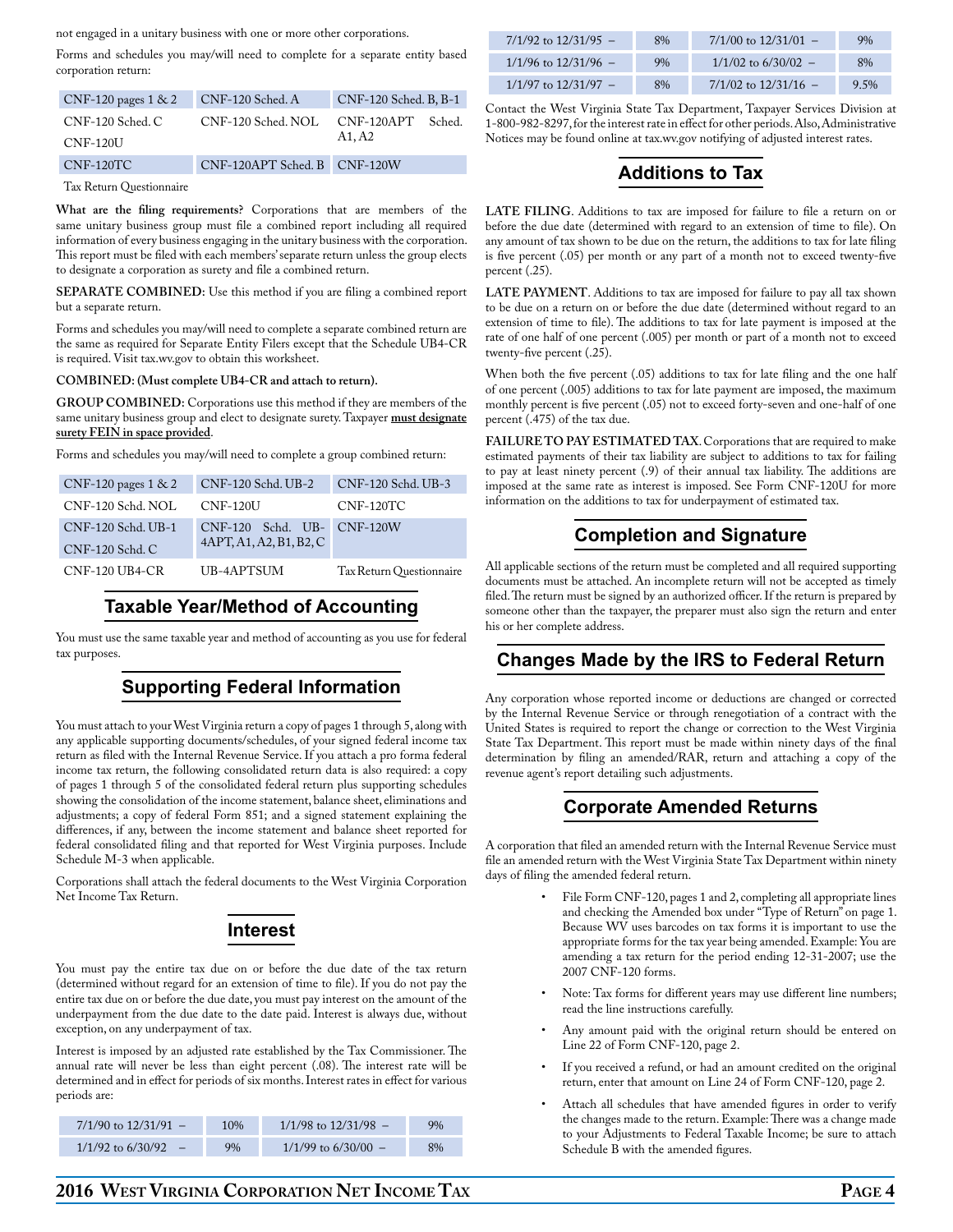Amended Returns filed for the purpose of obtaining a refund of an overpayment must be filed within three years of the due date of the return (with regard to an extension of time to file), or two years from the date the tax was paid, whichever expires later. If your Amended Return has a balance due, send the payment along with the tax return.

### **Consistency in Reporting**

In completing your West Virginia Corporation Net Income Tax Return, if you depart from or modify past procedures for classifying business income and nonbusiness income, for valuing property or including or excluding property in the property factor, for treating compensation paid in the payroll factor, for including or excluding gross receipts in the sales factor, you must disclose by separate attached schedule detailing the nature and extent of the variances or modifications.

If you make sales of tangible personal property which are shipped into a state in which you are not taxable, you must identify the state to which the property is shipped and report the total amount of sales assigned to such state.

### **Confidential Information**

Tax information which is disclosed to the West Virginia State Tax Department, whether through returns or through department investigation, is held in strict confidence by law. The State Tax Department, the United States Internal Revenue Service and other states have agreements under which tax information is exchanged. This is to verify the accuracy and consistency of information reported on federal, other state, and West Virginia tax returns.

### **Reporting West Virginia Income Tax Withholding Credit**

A West Virginia Income Tax Withholding Credit is created when a payment is made by another entity for the benefit of the Corporation filing this return.

**Filing** – If you submit your return electronically, it is not necessary to use or submit an CNF-120W. Information will be transmitted electronically once the WV/ NRW-2, 1099, or WVK-1 Equivalent issued to the corporation is entered within the software.

**Paper Filed Returns** – If your return is submitted on paper, the total amount of West Virginia tax withheld for the corporation must be shown on your Form CNF-120W, West Virginia Withholding-Credit Schedule Corporation Net Income Tax. A completed CNF-120W *must* be enclosed with your paper return. Failure to submit this document will result in the disallowance of the withholding credit claimed. **Note**: Local or municipal fees cannot be claimed as West Virginia income tax withheld. If the source of the withholding credit is for a nonresident sale of real estate transaction, a Form WV/NRSR must be completed and on file with the State Tax Department prior to submitting a tax return. If withholding credit is related to Form WV/NRSR, please indicate in the box provided on line 21.

### **Form CNF-120 Instructions**

Enter beginning and ending tax year dates covered by this return. Clearly print or type your name and address. If filing under extension, enter the extended due date. In the "Check Applicable Boxes" section, mark all that apply to the corporate return being filed.

Check the applicable box regarding any disregarded entities. If the "Yes" box is marked, please complete and attach the required Tax Return Questionnaire on page 25.

Attachments and statements required: Attach all additional information and statements required as part of your Form CNF-120 as they apply to your filing method.

**Attach a copy of pages 1 through 5 of your signed federal return (Form 1120)**, and Schedule M-3 if applicable. If filing separate West Virginia and consolidated federal, attach your pro forma federal, consolidated federal Form 851 (Affiliation Schedule), plus spreadsheets of the income and expenses, and balance sheet entries for EVERY corporation included in the consolidated federal return.

Attach a schedule of other states in which you have property or paid salaries during the taxable year. Indicate those states in which you are filing corporate tax returns based on, or measured by, net income for this taxable year.

Attach a schedule of other states in which you have sales of tangible personal property during the taxable year and in which you are not taxed (e.g. P.L.86-272). Indicate by state the amount of sales not subject to tax.



**If filing a combined return skip lines 1 through 13 and complete UB Schedules.** Enter total taxable income from your federal income tax

return Form 1120 or your pro forma return. A "pro forma" return is the return that you would have filed if you had filed your federal return on a separate return basis.



Enter total increasing adjustments from Form CNF-120, Schedule B, line 13.



Enter total decreasing adjustments from Form CNF-120, Schedule B, line 26.

Adjusted federal taxable income (line 1 plus line 2 minus line 3).







Total nonbusiness income allocated everywhere (Form CNF-120APT, Schedule A-1, line 8, column 3).

### **L <sup>i</sup> <sup>n</sup> <sup>e</sup>**



Subtract line 5 from line 4. This is your total income subject to apportionment.



Complete Form CNF-120APT Schedule B and enter the result of part 1, line 8; part 2 or part 3, column 3.

**\*\*Important note regarding line 7\*\*** Form CNF-120APT, Schedule B must be completed and attached. FAILURE TO ATTACH **completed form will result in 100% apportionment to West Virginia.**



Line 6 multiplied by line 7 (carry this amount to the top of page 2).



Enter the result from CNF-120APT from CNF-120APT, Schedule A2, line 12.

### **L <sup>i</sup> <sup>n</sup> <sup>e</sup>**



Multistate corporations should add lines 8 and 9 and wholly West Virginia corporations should enter the amount from line 4.



Enter the total from column 6 of Schedule NOL.



Subtract line 11 from line 10.



14 **L <sup>i</sup> <sup>n</sup> <sup>e</sup>** REIT Inclusion and other Taxable income

Add lines 12 and 13. Combined filers should enter amount from Schedule UB-3, line 20.

### **2016 West Virginia Corporation Net Income Tax Page 5**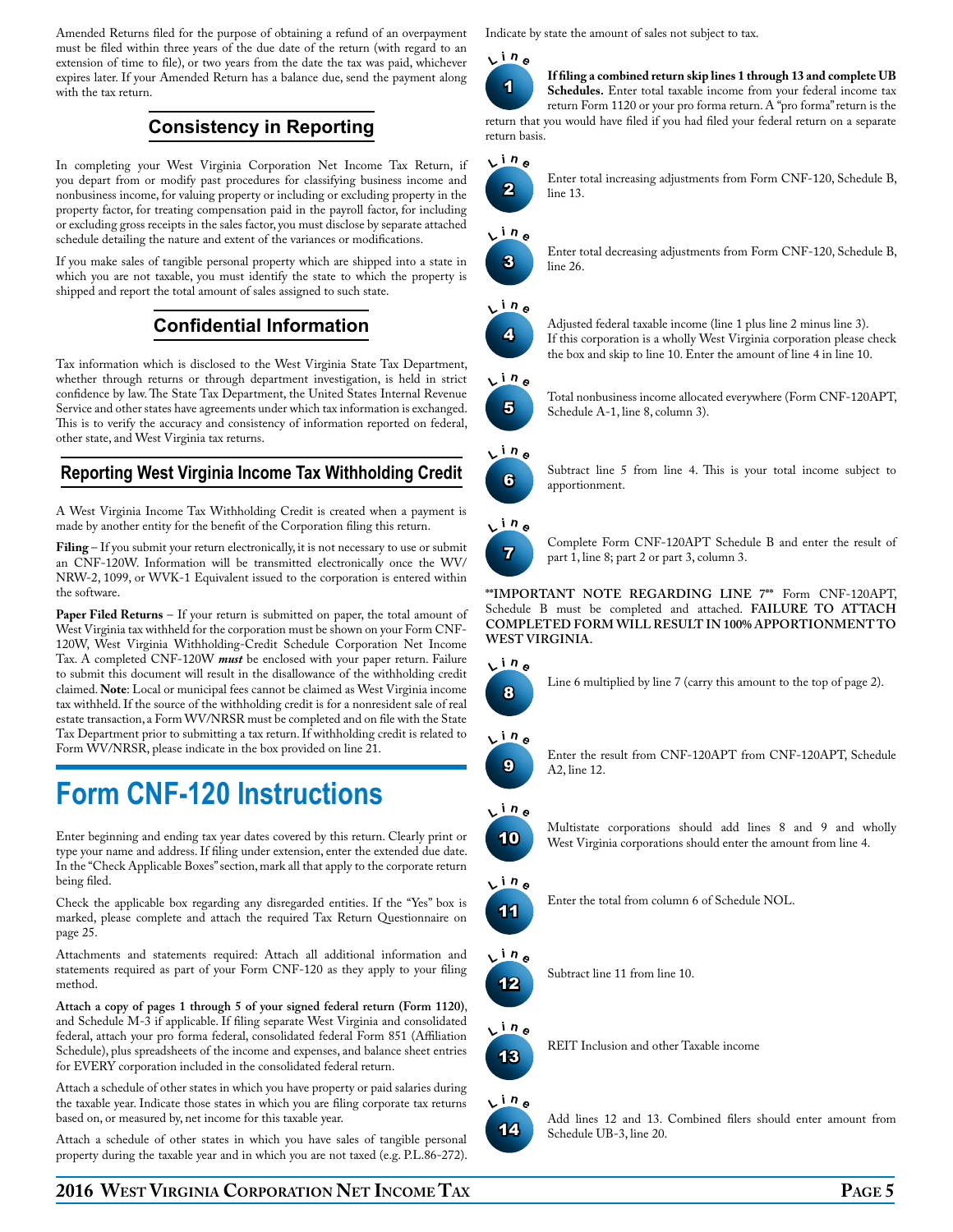

2016 WV Corporate Tax Rate .065.



Multiply line 14 by the Corporate Net Income Tax Rate in line 15.



Enter the result from column 2, line 17 of completed Form CNF-120TC. The total amount of credits cannot exceed the net income tax on line 16. If the result is a negative amount, enter zero (0).



Subtract line 17 from line 16. This is your Adjusted Corporate Net Income Tax.



Prior year carryfoward credit from your previous Corporate Net Income Tax return.



Enter total estimated tax payments and any extension payment made with Form CNF-120EXT.



Enter the total amount of withholding credit from Form NRW-2, Form WVK-1, and/or Form 1099 if filing electronically. Amount must match the total from Form CNF-120W for paper filers. Check box if withholding is from NRSR (nonresident sale of real estate).



If this is an amended return, enter the amount paid with the original return.



Add lines 19 through 22. This total MUST match the total on Schedule C.



If this an amended return, enter the amount of an overpayment previously refunded or credited.



Subtract line 24 from line 23. This is your company's total payments.



If line 25 is larger than line 18 enter your overpayment here.



Enter the amount of the overpayment in line 26 that you wish to have credited to 2017 taxes.



Enter the amount of the overpayment in line 26 that you wish to have refunded (subtract line 27 from line 26).



If line 25 is smaller than line 18, enter the tax due on this line.



Determine the amount of interest due. For information regarding interest, see the general information on page 4 of this instruction booklet.



Determine additions to tax due. For information regarding additions to tax, see the general information on page 4 of this instruction booklet.

### **L <sup>i</sup> <sup>n</sup> <sup>e</sup>**



Enter the amount of penalty for underpayment of estimated tax from Form CNF-120U, line 6



Add lines 29 through 32. This is the balance due with this return. Make check payable to West Virginia State Tax Department or see www.tax. wv.gov for other payment options".

# **Schedule A Computation of Business Capital**

Corporations must complete this section to determine their capital base. The capital base is the average of the dollar amount of the beginning and ending balance of certain entries from the balance sheet of your Federal Tax Return as filed or as would have been filed with the Internal Revenue Service for the taxable year.

Corporations not required by Federal law to complete and file a balance sheet are required to complete a pro forma balance sheet in order to calculate their business capital. A pro forma balance sheet is the balance sheet that the corporation would have filed with the Internal Revenue Service had they been required to file one. Corporations complete lines 1 through 7. Add the amounts in column 1 and column 2 and divide the result by the number two (2) to determine the average capital for column 3.

Exempt Organizations are corporations and organizations that are exempt from federal tax. To determine the amount of the capital base of an exempt organization, multiply your capital by the percentage that your total gross unrelated business income is to your total gross income from all activity.

### **Computation of Business Capital**



Taxpayers that own certain tax exempt government obligations and obligations secured by certain residential property located in West Virginia can take an allowance that reduces their capital. See the instructions for Form CNF-120 Schedule B-1 to determine if you qualify to take the special allowance. If you do not qualify for the special allowance skip lines 8 and 9 and enter the amount from line 7 on line 10.



Generally, the apportionment factor used to apportion your income for Corporation Net Income Tax purposes is used to apportion your capital base. There are two exceptions:

- 1. The special apportionment rules for certain motor carriers cannot be used to determine your Business Capital. Motor Carriers will need to complete CNF-120APT Schedule B, Part 1 to determine their apportionment factor for Business Capital calculation purposes.
- 2. Taxpayers, exempt from, or not subject to, the West Virginia Corporation Net Income Tax must complete CNF-120APT, Schedule B to determine their apportionment factor for their Business Capital calculation.

**\*\*Important note regarding line 11\*\*** Form CNF-120APT, Schedule B must be completed and attached. FAILURE TO ATTACH **completed form will result in 100% apportionment to West Virginia.**



Multiply line 10 by line 11.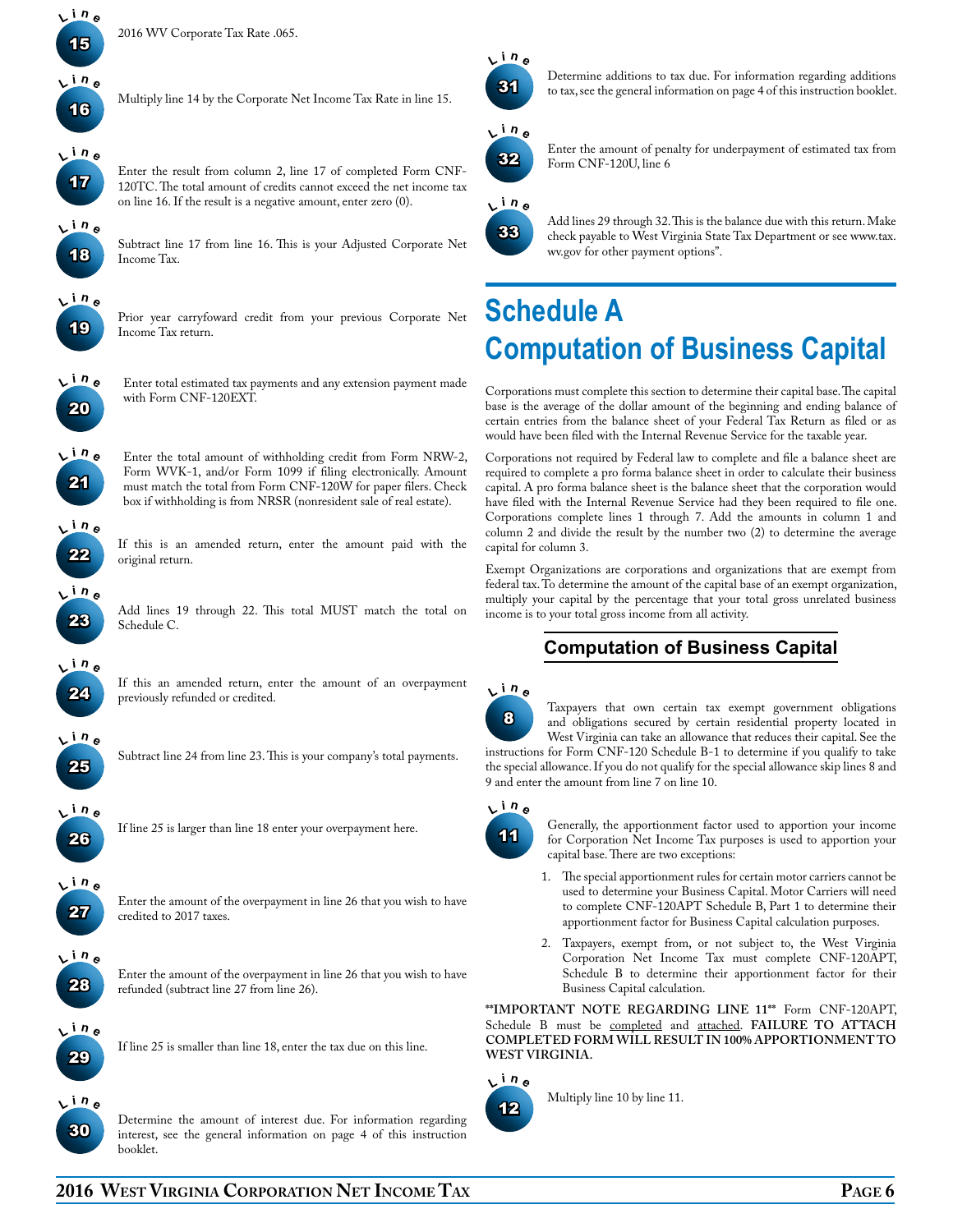# **Schedule B Adjustments to Federal Taxable Income**

### **Adjustments Increasing Federal Taxable Income**



Enter exempt interest or dividends from any state or local bonds or securities from your federal return Form 1120, Schedule K or on Schedule M-1.



Enter the amount of US Government obligation interest or dividends not exempt from state tax, less any related expenses not deducted on the federal return. Attach supporting documentation.



Attach an itemized schedule of taxes and licenses from line 17 of your federal income tax return, Form 1120 or pro forma Form 1120.



Taxpayers can elect to expense the cost of certain air and water

pollution control facilities located in West Virginia in the year in which the cost of acquisition, construction or development was paid or incurred. Eligible air and water pollution control facilities are those located in West Virginia that are "certified pollution control facilities" as defined by Section 169 of the Internal Revenue Code. If this election is made, the total amount of any federal deduction for depreciation or amortization of such facilities is disallowed. The election is made on the return for the year in which the cost is paid or incurred. Once made, the election or non-election is irrevocable.

A taxpayer who reports all income to this state will make the adjustments for the cost of the facilities on CNF-120 Schedule B, line 21. The depreciation or amortization on the facilities, including that attributable to cost expensed this year as well as prior years, deducted on the federal return, is entered on CNF-120 Schedule B, line 4. A taxpayer who is subject to allocation and apportionment makes the adjustment for the cost of the facilities on Form CNF-120APT Schedule A-2, line 9, column 3. The depreciation or amortization on the facilities deducted on the federal return for this year as well as previous years, is entered on Form CNF-120APT Schedule A-2, lines 10 and 11 of column 3.

### 5 **L <sup>i</sup> <sup>n</sup> <sup>e</sup>**

Corporations which are exempt from federal income tax are also exempt from West Virginia Corporation Net Income Tax. If such a corporation has unrelated business taxable income (as defined by Section 512 of the Internal Revenue Code), they must pay West Virginia Corporation Net Income

Tax on the unrelated business taxable income. Enter the unrelated business taxable income as reported on Federal Form 990T.



Enter the amount of Net Operating Loss from Federal Form 1120, line 29a.



If you claim the West Virginia Neighborhood Investment Program Tax Credit, any deduction, decreasing adjustment, or decreasing modification taken on your federal return for any charitable

contribution made to such Neighborhood Investment Program and for which the West Virginia credit is claimed, must be added back on this line.



Taxpayers with foreign source income must adjust their federal taxable income by the amount of their taxable income or loss from sources outside the United States. In determining foreign source income,

the provisions of Sections 861, 862, and 863 of the Internal Revenue Code apply. Complete the following worksheet.

#### **Foreign Source Income Worksheet**

- 1. Taxable income from sources outside the
- United States...........................................
- 2. LESS foreign dividend gross-up.............. 3. LESS subpart F income...........................
- 4. West Virginia adjustment........................

1120.

If the amount on line 4 of the worksheet is a positive figure, enter it on CNF-120, Schedule B, line 20. If it is a negative figure, enter the amount of the loss on CNF-120, Schedule B, line 8 without the negative sign.

Attach copies of Federal Form 1118 to support your calculation. If you did not file Federal Form 1118, you must prepare and file a pro forma Federal Form 1118 to support your adjustment. If you filed a consolidated Federal Form 1118 and file separate or unitary West Virginia returns, attach both the true consolidated and a pro forma Federal Form 1118 to support your adjustment.



 $\boldsymbol{9}$ 



10

Enter Qualified Production Activity Deduction taken under IRC §199.

Enter the amount of foreign taxes as deducted on your Federal Form

### **L <sup>i</sup> <sup>n</sup> <sup>e</sup>**



Add back for expenses related to certain REIT's and regulated investment companies and certain interest and intangible expenses (WV Code §11-24-4b).



Other increasing adjustments. Please submit a statement of explanation for any amount entered with your return.

### 13 **L <sup>i</sup> <sup>n</sup> <sup>e</sup>**

Add lines 1 through 12. Enter the total Form CNF-120, line 2.

### **Adjustments Decreasing Federal Taxable Income**

#### **L <sup>i</sup> <sup>n</sup> <sup>e</sup>**



Enter the amount of refund or credit of income taxes or taxes based upon net income imposed by this state or any other jurisdiction included in federal taxable income. Attach supporting documentation.



Enter the amount of interest expense on obligations or securities of any state or its political subdivisions disallowed in determining federal taxable income. Attach supporting documentation.



Enter the amount of US Government obligation interest or dividends included in federal but exempt from state tax, less related expenses deducted on your federal return. Attach supporting documentation.



Enter total salary expense not allowed on your federal return due to claiming the federal jobs credit and include a copy of Federal Form 3800 or 5884 and/or other as applicable.



Enter the total foreign dividend gross-up (IRC Section 78) from Federal Form 1120, Schedule C, line 15.

### **L <sup>i</sup> <sup>n</sup> <sup>e</sup>**



Enter the total subpart F income (IRC Section 951) from Federal Form 1120, Schedule C, line 14.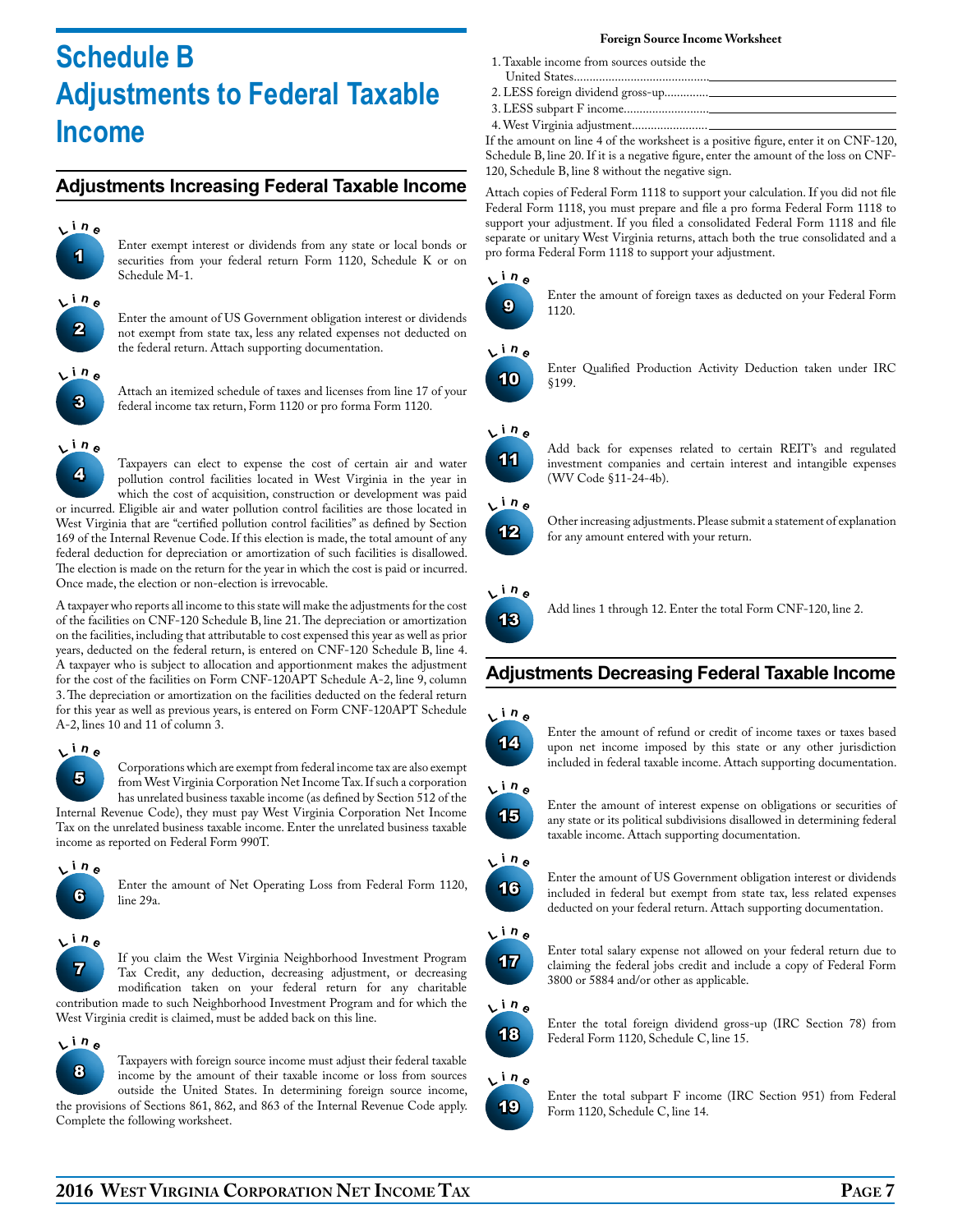

See instructions for CNF-120 Schedule B, line 8. If Foreign Source Income from worksheet line 4 is positive, enter amount here.



See instructions for CNF-120 Schedule B, line 4. Multistate corporations must use CNF-120APT, Schedule A-2, line 9.



A decreasing adjustment to federal taxable income is allowed for employer contributions to a medical savings account established

pursuant to WV Code §33-16-15, to the extent included in federal taxable income, less any portion of the employer's contributions withdrawn for purposes other than payment of medical expenses. The amount taken as a decreasing adjustment may not exceed the maximum amount that would have been deducted from the corporation's federal taxable income if the aggregate amount of the corporation's contributions to individual medical savings accounts established under WV Code §33-16-15 had been contributions to a qualified plan as defined under the Employee Retirement Income Security Act of 1974 (ERISA),



as amended.

Other decreasing adjustments. Please submit a statement of explanation for any amount entered with your return.



Taxpayers that own certain tax-exempt government obligations and obligations secured by certain residential property located in West Virginia can take a special allowance that further reduces federal taxable income. Complete Form CNF-120, Schedule B-1 to determine the amount



of the allowance.

Add lines 24 and 25. Enter the amount here and on CNF-120, line 3.

# **Schedule B-1 Allowance for Governmental Obligations/Obligations Secured by Residential Property (§11-24-6(f))**

Taxpayers that own certain tax exempt government obligations and obligations secured by certain residential property located in West Virginia can take a special allowance that further reduces federal taxable income. Complete CNF-120 Schedule B-1 to determine the amount of the allowance. The value of these obligations and loans is determined using the average of the monthly beginning and ending account balances. These account balances are determined at cost in the same manner that such obligations, investments and loans are reported on the balance sheet of your federal tax return.



Attach copy of worksheets supporting the calculation of average monthly balance.



Average the beginning and ending balance of Federal Form 1120, Schedule L, line 15.



CNF-120, line 1 plus CNF-120, Schedule B, line 13 minus line 24, plus Form CNF-120APT, Schedule A-2, lines 9, 10, and 11.

# **Schedule C Schedule of Tax Payments**

Use this schedule to list any Corporation Net Income Tax payments made which the taxpayer is applying to this return. List the following for each payment: name of corporation making payment; FEIN of corporation making the payment; date of payment; type of payment (estimated payment, including application of overpayment from prior year, and extension payments made with an extension return); and amount of payments. The total amount of payments must equal the amount reported on Form CNF-120, line 23.

# **CNF-120TC Summary of Corporation Net Income Tax Credits**

The CNF-120TC, Summary of Corporation Net Income Tax Credits, is a form used by corporations to summarize the tax credits that they claim against their Corporation Net Income Tax liability. In addition to completing the CNF-120TC, each tax credit has a schedule or form that is used to determine the amount of credit that can be claimed. Please note that some tax credit schedules require a completed application to be submitted and approved before the tax credit schedule can be filed. Both the CNF-120TC and the appropriate credit calculation schedule(s) or form(s) must be attached to your return in order to claim a tax credit.



Total credits: Add lines 1 through 16. Enter the amount in column 2, Credits Used, on CNF-120, line 17. For additional information and a copy of the tax credit schedules and applications please visit tax.wv.gov.

# **Schedule NOL**

### **Corporation Net Income Tax WV Net Operating Loss Carryforward Calculation (§11-24-6(d))**

**Who should complete Schedule NOL?** All corporations claiming a net operating loss carry forward deduction on Form CNF-120, line 11 must complete this schedule to support their net operating loss deduction. Schedule NOL is not a claim for refund. It is a calculation schedule to support the net operating loss carryforward deduction.

**For taxable years ending after June 30, 1988** West Virginia Corporation Net Income Tax law was revised to provide for a West Virginia net operating loss deduction to be used to reduce West Virginia taxable income of a corporation. The revision is effective for all taxable years ending after June 30, 1988, and applied to all loss carried over from the taxable year ending on or before June 30, 1988.

Any amount claimed as a federal net operating loss deduction must be added back to federal taxable income on West Virginia Form CNF-120, Schedule B, line 6. The West Virginia net operating loss carryforward deduction is entered on Form CNF-120, line 11.

**Taxpayers now have a West Virginia election as to the carryback or carryforward of the West Virginia net operating loss deduction.** For losses incurred in taxable years beginning after August 5, 1997, the carryback period is two years and the carryforward period is 20 years. If the election is made to not carryback any part of the loss, the carryforward period is 20 years. For losses incurred in taxable years beginning on or before August 5, 1997, the carryback period is 3 years and the carryforward period is 15 years.

A net operating loss deduction of a multistate corporation is subject to West Virginia allocation and apportionment rules.

The West Virginia net operating loss deduction is limited to net operating losses incurred by a corporation which did business in West Virginia and filed Corporation Net Income Tax Returns in prior taxable years.

The amount of net operating loss deduction available to an affiliated group, which elects for the first time to file a consolidated return for a taxable year ending after July 1, 1988, is limited to the net operating losses incurred by members of the affiliated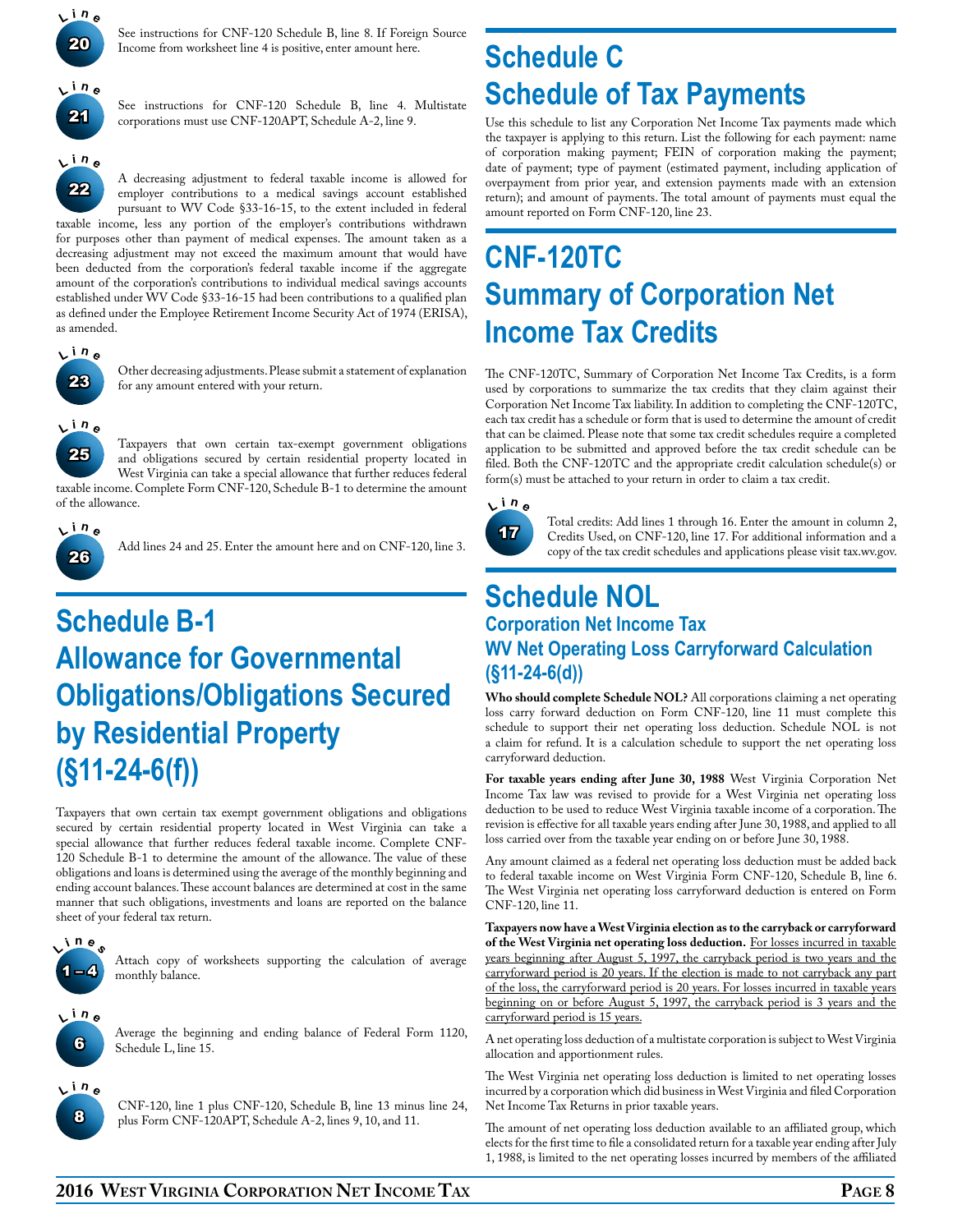group which did business in West Virginia and filed separate West Virginia returns in prior years.

A West Virginia net operating loss deduction will not be allowed for net operating losses of those members of the affiliated group which did no business in West Virginia in prior taxable years and were not required to file West Virginia Corporation Net Income Tax Returns.

**SRLY RULES**. The separate return limitation years (SRLY) rules set forth in Treasury Regulation §1.1502 apply in determining the allowable West Virginia net operating loss deduction.

When the SRLY rules apply, a member of an affiliated group's net operating loss carried forward from its separate return year can only offset that portion of the taxable income attributable to that member of the group.

**Schedule NOL** is designed to support the claiming of a West Virginia net operating loss carryforward deduction by providing information on the year of the loss and how the loss was/is being used. Enter on Schedule NOL those loss years that give rise to the current taxable year's net operating loss carryforward deduction.

**Column 1. Year of loss**. Enter in column 1 the applicable tax year ending date(s) for the year(s) that you had net operating loss(es).

**Column 2.** Enter name and FEIN of the Consolidated Parent Corporation if you filed a consolidated return prior to 2009 and had a West Virginia Net Operating Loss or enter name and FEIN of all separate members' West Virginia net operating losses that filed separately prior to 2009.

**Column 3.** Amount of West Virginia net operating loss. Enter the amount of West Virginia net operating loss that corresponds to the year of the loss shown in Column 1.

**Column 4. Amount carried back to years prior to loss year.** Enter the total amount of loss for the taxable year entered in column 1 that was carried back to a year, or years prior to the year of the actual loss.

**Column 5. Amount carried forward to years prior to this year.** Enter the total amount of loss for the taxable year entered in column 1 that was carried forward to a year, or years, prior to the current taxable year.

**Column 6. Amount being used this year.** Enter the amount of loss for the taxable year entered in column 1 that is being used to offset West Virginia taxable income for the current taxable year.

**Column 7. Remaining unused net operating loss.** Enter the amount of loss for the tax year entered in column 1 that remains to be carried to a taxable year subsequent to the current taxable year.

**Total Net Operating Loss Carryforward Deduction for Current Taxable Year.** The amount of the West Virginia net operating loss carryforward deduction claimed on Form CNF-120, line 11 of the current year's tax return must equal the sum of Form CNF-120, Schedule NOL, column 6. In no instance may the West Virginia net operating loss carryforward deduction reduce West Virginia taxable income below zero.

**Net operating loss carryback.** Generally, a taxpayer having a net operating loss must first carry back that loss to the two preceding tax years before carrying the loss forward. A refund initiated by a net operating loss carry back must be claimed within three years from the original due date of the return for the loss year (with regard to an extension) by the filing of Form CNF-139. *Please note: It is not necessary to file an amended return when filing Form CNF-139.*

**Special legislative changes made during 1993 have limited the amount of net operating loss that can be carried back when the loss is incurred in a taxable year beginning after December 31, 1992. No more then \$300,000 of net operating loss from any taxable year beginning after December 31, 1992 may be carried back to any previous taxable year.**

# **CNF-120APT Allocation and Apportionment for Multistate Corporations**

### **Schedules A1 & A2 – Allocation of Nonbusiness Income**

If your business activities take place both within and without West Virginia and you are also taxable in another state, certain items of nonbusiness income that are included in federal taxable income are directly allocated. All other income must be apportioned.

Business income arises from transactions and activities in the regular course of the corporation's trade or business, and include income from tangible and intangible property if the acquisition, management or disposition of the property constitutes integral parts of the corporation's trade or business.

Nonbusiness income includes all income that is not properly classified as business income less all expenses attributable to the production of this income. Nonbusiness income is allocated to West Virginia if (1) the corporation's commercial domicile, the principal place from which the trade or business is managed is located in West Virginia; or (2) property creating the nonbusiness income is utilized in West Virginia. Nonbusiness income from real property is allocated to West Virginia if the corporation's commercial domicile is located in West Virginia, or, in the case of patents or copyrights, if they are used in West Virginia.

For a detailed discussion of allocation of nonbusiness income, you may request a copy of Publication TSD-392, "Corporation Net Income Tax Nonbusiness Income", by contacting our Taxpayer Services Division or online at tax.wv.gov.

Determine nonbusiness income allocated to West Virginia and outside West Virginia by completing Form CNF-120APT, Schedules A1 and A2. *Only those types of nonbusiness income listed on Form CNF-120APT, Schedules A1 and A2 can be allocated. Any other types of income that the corporation classifies as nonbusiness must be apportioned.*



Enter the amount from Form CNF-120APT, Schedule A1, column 3, line 8 on Form CNF-120, line 5.



Enter the amount from Form CNF-120APT, Schedule A2, column 3, line 12 to Form CNF-120, line 9.

### **Schedule B – Apportionment Formula**

If your business activities take place both within and without West Virginia and you are also taxable in another state, all net income, after deducting those items of nonbusiness income allocated on Form CNF-120APT, Schedules A1 and A2 must be apportioned to West Virginia by using the appropriate apportionment formula. Completion of CNF-120, Schedule B is required even if apportionment is zero.

**Special apportionment formulas apply to motor carriers and to financial organizations.** If you are filing for a financial organization, follow the apportionment instructions for Form CNF-120APT, Schedule B, Part 3. If you are filing for a motor carrier, follow the apportionment instructions for Form CNF-120APT, Schedule B, Part 2.

All other multistate corporations will use the standard apportionment formula of payroll, property, and sales, with the sales factor double weighted, and will complete CNF-120APT, Schedule B Parts 1 through 3 as applicable.

**Petitioning for an alternate method of apportionment**. To use an alternate method of allocation and apportionment, you must petition the Tax Commissioner to use some other basis to determine your taxable net income. Your petition for an alternate method must be filed no later than the normal due date of your return.

You must have written permission to use an alternate apportionment method before filing your return. Permission will only be granted if you can show that the statutory formula does not properly reflect your taxable income, and if the alternate method properly and fairly shows your West Virginia taxable income.

Your petition should include your name and address, state of incorporation and principle place of business, a description of the kind(s) of business in which you are engaged, a detailed statement of how sales are made in West Virginia, a computation of your West Virginia taxable income using the statutory apportionment formula and using your proposed alternate formula, and a summary of the facts that support your position.

Send your petition to West Virginia State Tax Department, Tax Account Administration Division, Corporate Tax Unit, PO Box 1202, Charleston, WV 25324-1202.

### **Multistate Corporations – Four Factor Formula**

**Part 1 – To determine your West Virginia apportionment percentage, first determine the following factors:**

**Property Factor**. Property includes all real and tangible personal property owned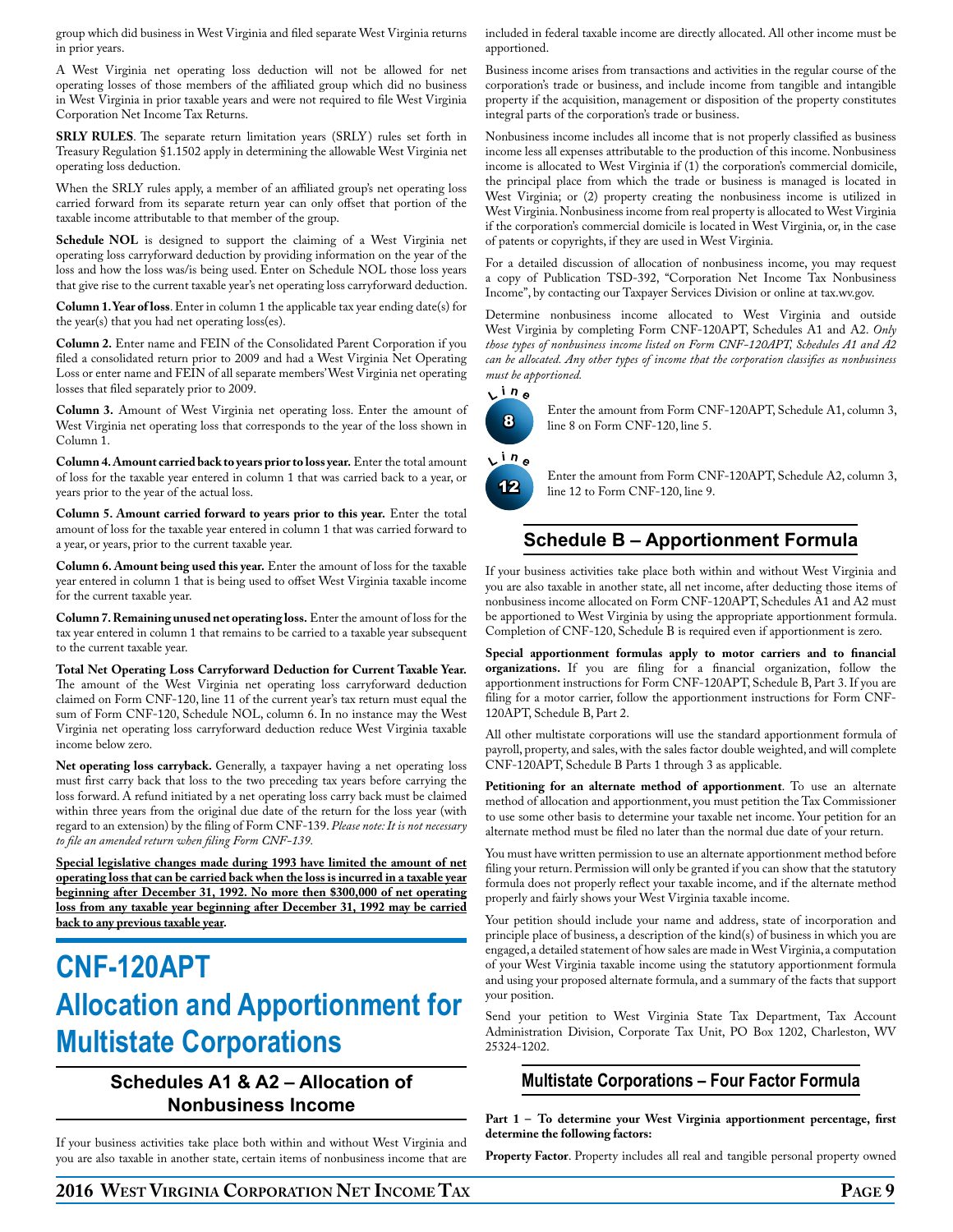or rented and used during the taxable year to produce business income. Property used in connection with the items of nonbusiness income allocated in Form CNF-120APT, Schedule A1 and A2 shall be excluded from the factor.

Property must be included in the property factor if it is actually used or is available for or capable of being used during the taxable year. Property held as reserves, standby facilities or reserve sources of materials must be included. Property or equipment under construction (except goods in process that can be inventoried) must be excluded until it is actually used to generate business income. Movable property, such as tools, construction equipment and trucks, used both within and without West Virginia, shall be included in the numerator of the fraction on the basis of total time within the state during the taxable year.

Property owned is valued at original cost. Property rented is valued at eight times the net annual rental rate. Leasehold improvements are considered property owned and are included at their original cost. Generally, original cost is the basis of the property for federal income tax purposes at the time of acquisition and adjusted by subsequent capital additions of improvements and partial dispositions by reason of sale, exchange, abandonment, etc. As a general rule, property is included in the factor by averaging its value at the beginning and ending of the taxable period. The Tax Commissioner may require or allow averaging by monthly values if such a method is required to properly reflect the average value of the taxpayer's property for the taxable year.



Divide column 1 by column 2 and enter result in column 3. State the result as a decimal and round to six (6) places after the decimal.

**Payroll Factor**. The payroll factor shall include the amount of compensation paid to employees during the taxable year. The total amount paid is determined upon the basis of the taxpayer's accounting method for federal income tax purposes. If you have adopted the accrual method of accounting for federal purposes, all compensation shall be deemed to have been paid. Compensation may be included in the payroll factor by use of the cash basis only if you have permission from the Tax Commissioner for an alternate method of apportionment. Compensation means wages, salaries, commissions, and other forms of remuneration paid to employees for personal services. Payments made to an independent contractor or any other person not properly classified as an employee are excluded. **Only amounts paid directly to employees are included in the payroll factor**. Do not include compensation paid to employees engaged exclusively in an activity that generates nonbusiness income that you allocated on Form CNF-120APT, Schedules A1 and A2.

**The denominator** (column 2) of the payroll factor is the total compensation paid by the taxpayer during the taxable year, as shown on the federal income tax return filed with the Internal Revenue Service and as reflected in the schedule of wages and salaries and that portion of the cost of goods sold which reflect compensation.

**The numerator** (column 1) of the payroll factor is the total amount paid in this state during the taxable year by the taxpayer for compensation. Compensation is paid in this state if any of the following tests, applied consecutively, are met:

- A. The employee's service is performed entirely within this state;
- B. The employee's service is performed both within and without this state, but the service performed without this state is "incidental" to the employee's service within this state (the word incidental means any service which is temporary or transitory in nature or which is rendered in connection with an isolated transaction);
- C. If the employee's services are performed both within and without this state, the employee's compensation will be attributed to this state:
	- 1. if the employee's base of operations is in this state;
	- 2. if there is no base of operations in any state in which part of the service is performed, but the place from which the service is directed or controlled is in this state; or
	- 3. if the base of operations or the place from which the service is directed or controlled is not in any state in which some part of the service is performed, but the employee's residence is in this state. Base of operation is the place from which the employee starts their work and to which they customarily return in order to receive instructions or communications from customers or others, or to replenish stock or other materials, repair equipment, or perform any other functions necessary to the exercise of their trade or profession at some other point or points.

Determine the payroll factor by entering the appropriate amounts on line 2. Enter West Virginia payroll in column 1 and payroll everywhere in column 2.



Divide column 1 by column 2 and enter the result in column 3. Round to six (6) places after the decimal.

**Sales factor.** The term "sales" means all gross receipts of the taxpayer that are business income. The sales factor includes all gross receipts derived from transactions and activity in the regular course of your trade or business, less returns and allowances. Do not include interest or dividends from obligations of the United States government, which are exempt from taxation in West Virginia, or gross receipts from an activity that produced nonbusiness income that you allocated on Form CNF-120APT, Schedules A1 and A2.

**The denominator (column 2)** of the sales factor includes all gross receipts derived from transactions and activity in the regular course of your trade or business that was reflected in your gross income reported and as appearing on your federal income tax return unless otherwise excluded. Sales of tangible personal property delivered or shipped to a purchaser within a state in which you are not taxed (e.g. under Public Law 86-272) are to be excluded from the denominator.

**The numerator (column 1)** of the sales factor includes all gross receipts attributable to West Virginia and derived from transactions and activity in the regular course of your trade or business. All interest income, service charges or time-price differential charges incidental to such gross receipts must be included regardless of the place where the accounting records are maintained or the location of the contract or other evidence of indebtedness.

**Sales of tangible personal property.** Gross receipts from sales of tangible personal property are in West Virginia (1) if the property is received in West Virginia by the purchaser (except sales to the United States government) regardless of the F.O.B. point or other conditions of sales; or (2) if the property is shipped from an office, store, warehouse, factory, or other place of storage in West Virginia and the purchaser is the United States government.

Sales within West Virginia are generally determined on a destination basis. If the purchaser picks up or otherwise receives the property in West Virginia, the sale is treated as taking place in this state. If the property is delivered by common carrier or other means of transportation, the place at which the property is received, after all transportation is completed, is the place where the sale took place. Direct delivery in West Virginia, other than for purposes of transportation, to a person or firm designated by a purchaser, constitutes delivery to the purchaser in West Virginia regardless of where title passes or other conditions of sale. Direct delivery outside West Virginia, to a person or firm designated by a purchaser, does not constitute delivery to a person in this state.

Other sales. Gross receipts from transactions other than sales of tangible personal property are attributable to West Virginia if (1) the income producing activity which gives rise to the receipts is performed entirely in West Virginia; (2) the income producing activity is performed both in and outside West Virginia and a greater portion of the income producing activity is performed in this state than in any other state, based on cost of performance; or (3) if the sale constitutes business income to the taxpayer, or the taxpayer is a financial organization subject to the special apportionment rules. Refer to West Virginia Code §11-24-7 for a discussion of income producing activity and cost of performance.

Gross receipts from the sale, lease, rental, or licensing of real property are in West Virginia if the real property is located in this state. Gross receipts from the rental, lease or licensing of tangible personal property are in West Virginia if the property is located in this state. If such property is both within and without West Virginia during the rental, lease or licensing period, gross receipts attributable to West Virginia shall be determined based upon the total time within the state during the taxable year. Gross receipts for the performance of personal services are in West Virginia if such services are performed in this state.

Determine the sales factor by entering the appropriate amount on line 3. Enter West Virginia sales in column 1 and sales everywhere in column 2.



Column 2. Total Sales. This amount when added to the total gross nonbusiness income as shown on CNF-120APT, Schedule A1, line 8, must equal the sum of your items of gross income as reported on

your federal income tax return. Any differences must be noted and explained in an attachment to your return.

| Sum of gross income items on federal return                      |  |
|------------------------------------------------------------------|--|
| Less total allocated income (CNF-120APT,<br>Schedule A1, line 8) |  |
| Equals Form CNF-120APT, Schedule B, line<br>$3$ , column $2$ .   |  |
|                                                                  |  |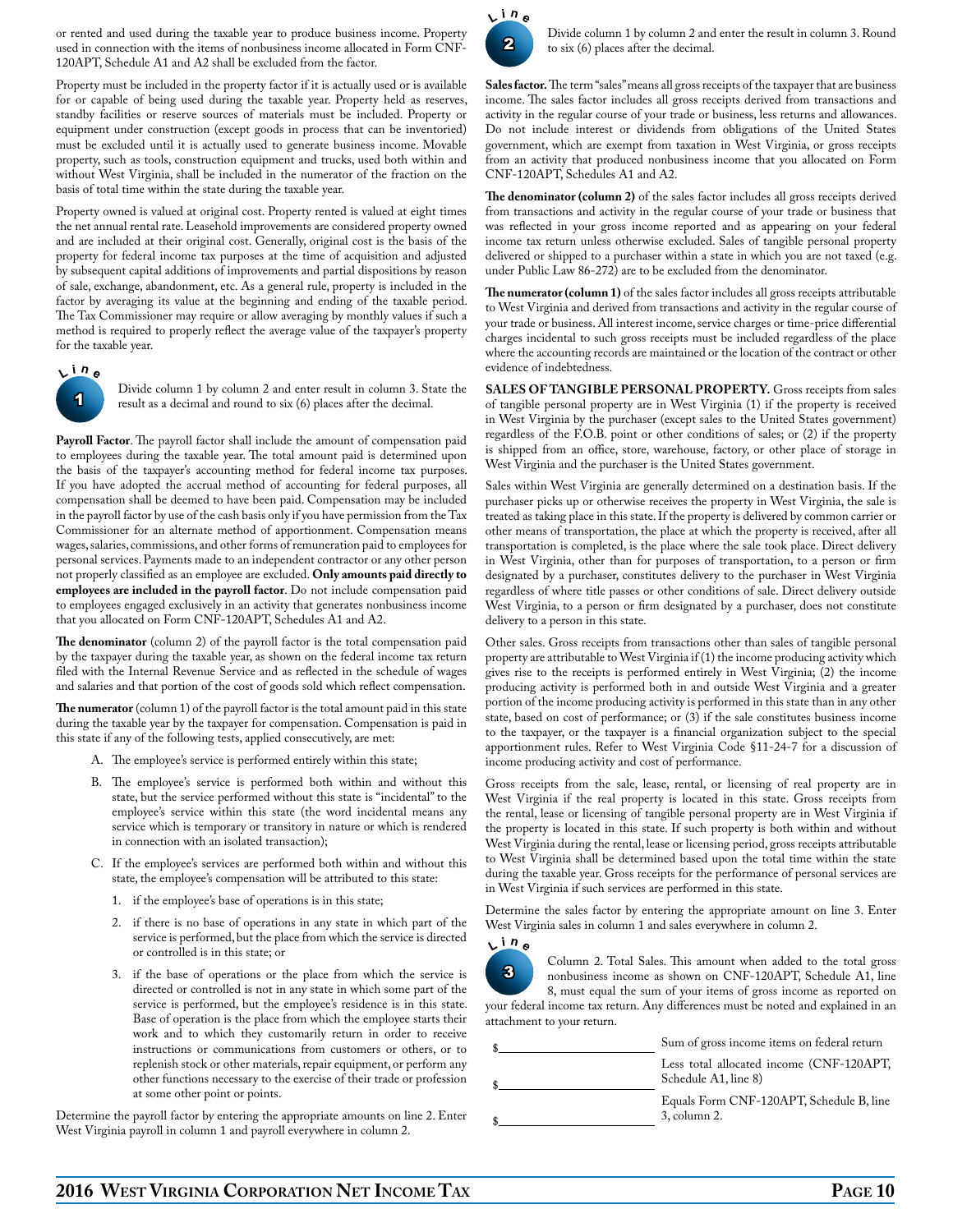

Enter the total gross receipts from sales of tangible personal property delivered or shipped to a purchaser within a state in which you are not taxed (e.g. Public Law 86-272). This is the throw out rule per WV Code §11-24-7(e)(11)(B) and §11-23-5(l)(2).



In column 1, enter the amount from line 3. In Column 2, subtract line 4 from line 3 and enter the difference. Divide column 1, line 5 by column 2, line 5 and enter the result in column 3, line 5. State the result as a decimal and round to six (6) places after the decimal.



Enter line 5 again.



8

Add column 3, lines 1, 2, 5, and 6 and enter the sum in column 3.

Divide the six (6) digit decimal from column 3, line 7 by the number 4, reduced by the number of factors, if any, showing zero in column 2, lines 1, 2, 5, and 6. Enter the six (6) digit decimal fraction here and on Form CNF-120, Schedule A, line 11 and on Form CNF-120, line 7.

### **Motor Carriers – Special Single Factor Formula**

**Part 2 – Vehicle Miles**. Motor carriers of property or passengers are subject to special apportionment rules. Motor carriers must apportion their business income by using a single factor formula of vehicle miles.

#### **The special apportionment formula for motor carriers is to be used for the**  *Corporation Net Income Tax only!* **The special rules DO NOT apply to the West Virginia Business Capital Calculation.**

A motor carrier is any person engaged in the transportation of passengers and/or property for compensation by a motor propelled vehicle over roads in West Virginia, whether on a scheduled route or otherwise. The term "vehicle miles" means the operation of a motor carrier over a distance of one mile.

The special apportionment formula for motor carriers does not apply if (A) the motor carrier neither owns nor rents any real or tangible personal property located in this state, has made no pick ups or deliveries within this state, and has traveled less than 50,000 miles in this state during the taxable year; or (B) the motor carrier neither owns nor rents any real or tangible personal property located in West Virginia, except vehicles, and made no more than 12 trips into or through this state during the taxable year. Under either (A) or (B), the mileage traveled in West Virginia may not be more than 5 percent (.05) of the total vehicle miles traveled in all states during the taxable year.

Determine the apportionment factor by entering the appropriate vehicle miles for West Virginia in column 1 and vehicle miles everywhere in column 2.

Divide column 1 by column 2 and enter in column 3. State the result as a decimal fraction and round to six places after the decimal. Enter the six (6) digit decimal fraction from column 3 on Form CNF-120, line 7.

### **Financial Organizations – Special Factor Formula**

Part 3 – Gross Receipts. Financial organizations subject to apportionment must apportion their business income by using a single factor gross receipts formula. This special apportionment rule applies to both the West Virginia Corporation Net Income Tax and Business Capital calculation.

A financial organization is any holding company or regulated financial corporation or subsidiary thereof, or any corporation deriving more than 50% of its gross receipts from one or more of the following:

- 1. Making, acquiring, selling, or servicing loans or extensions of credit.
- 2. Leasing or acting as an agent, broker, or advisor in connection with leasing real and personal property that is the economic equivalent of an extension of credit.
- 3. Operating a credit card business.
- 4. Rendering estate or trust services.
- 5. Receiving, maintaining or otherwise handling deposits.
- 6. Engaging in any other activity with an economic effect comparable to any of the above.

Financial organizations regularly engaging in business in West Virginia shall apportion their capital and business income by means of a single factor gross receipts apportionment formula. A financial organization not having its commercial domicile in West Virginia is presumed to be regularly engaging in business in West Virginia if during any year it obtains or solicits business with 20 or more persons within West Virginia, or the sum of its gross receipts attributable to sources in West Virginia equals or exceeds \$100,000.00.

Gross receipts from the following ownership interest (and certain related activities) will not be considered in determining whether a financial organization is subject to taxation:

- 1. An interest in a real estate mortgage investment conduit, a real estate investment or a regulated investment company.
- 2. An interest in a loan backed security representing ownership or participation in a pool of promissory notes or certificates or interest that provide for payments in relation to payments or reasonable projections of payments on the notes or certificates.
- 3. An interest in a loan or other asset from which the interest is attributed to a consumer loan, a commercial loan or a secured commercial loan, and in which the payment obligation was solicited and entered into by a person that is independent and not acting on behalf of the owner; or an interest in the right to service or collect income from such a loan or asset.
- 4. An amount held in an escrow or trust account with respect to property described above.

If a financial organization is subject to taxation when gross receipts from these interests are not considered, such receipts must then be included when determining the amount of taxes owed.

Neither the numerator nor the denominator of the gross receipts factor should include gross receipts from obligations and certain loans on which you claim the special allowance on Form CNF-120, Schedule B-1.

Divide column 1 by column 2 and enter in column 3. State the result as a decimal fraction and round to six places after the decimal. Enter the six (6) digit decimal fraction from column 3 on Form CNF-120, line 7 and on CNF-120, Schedule A, line 11.

# **CNF-120U**

Use this form to determine if any penalty for underpayment of estimated West Virginia Corporation Net Income Tax is due and, if so, the amount of the penalty.

**Who must pay the penalty?** A corporation is required to file a declaration of estimated corporation net income tax and make estimated tax payments on Form WV/CNF-120ES if its West Virginia taxable income can reasonably be expected to exceed \$10,000.00, which equals a tax liability after tax credits of more than \$650.00 (Code §11-24-16). Estimated tax is a corporation's expected income tax liability minus its tax credits. A taxpayer is required to remit, in equal installments on the 15th day of the 4th, 6th, 9th, and 12th months of their taxable year, at least ninety percent (.9) of the tax due for the filing period.

If a corporation did not pay enough estimated tax by the due dates, it may be charged the penalty. This is true even if the corporation is due a refund when its return is filed. The penalty is figured separately for each installment due date. Therefore, the corporation may owe the penalty for an earlier installment due date, even if it paid enough tax later to make up the underpayment.

### **Part I: All Filers Must Complete this Part**

#### **L <sup>i</sup> <sup>n</sup> <sup>e</sup>**



Enter your Corporation Net Income Tax after credits (Form CNF-120, line 18). If this amount is less than \$650.00, skip lines 2 and 3 and enter 0 on line 5.



Multiply the amount on line 1 by ninety percent (.9) and enter the result here. This is the amount you should have paid in estimated tax for this taxable year.



Enter the Corporation Net Income Tax after credits from your 2015 return. If you did not file a 2015 return leave this line blank.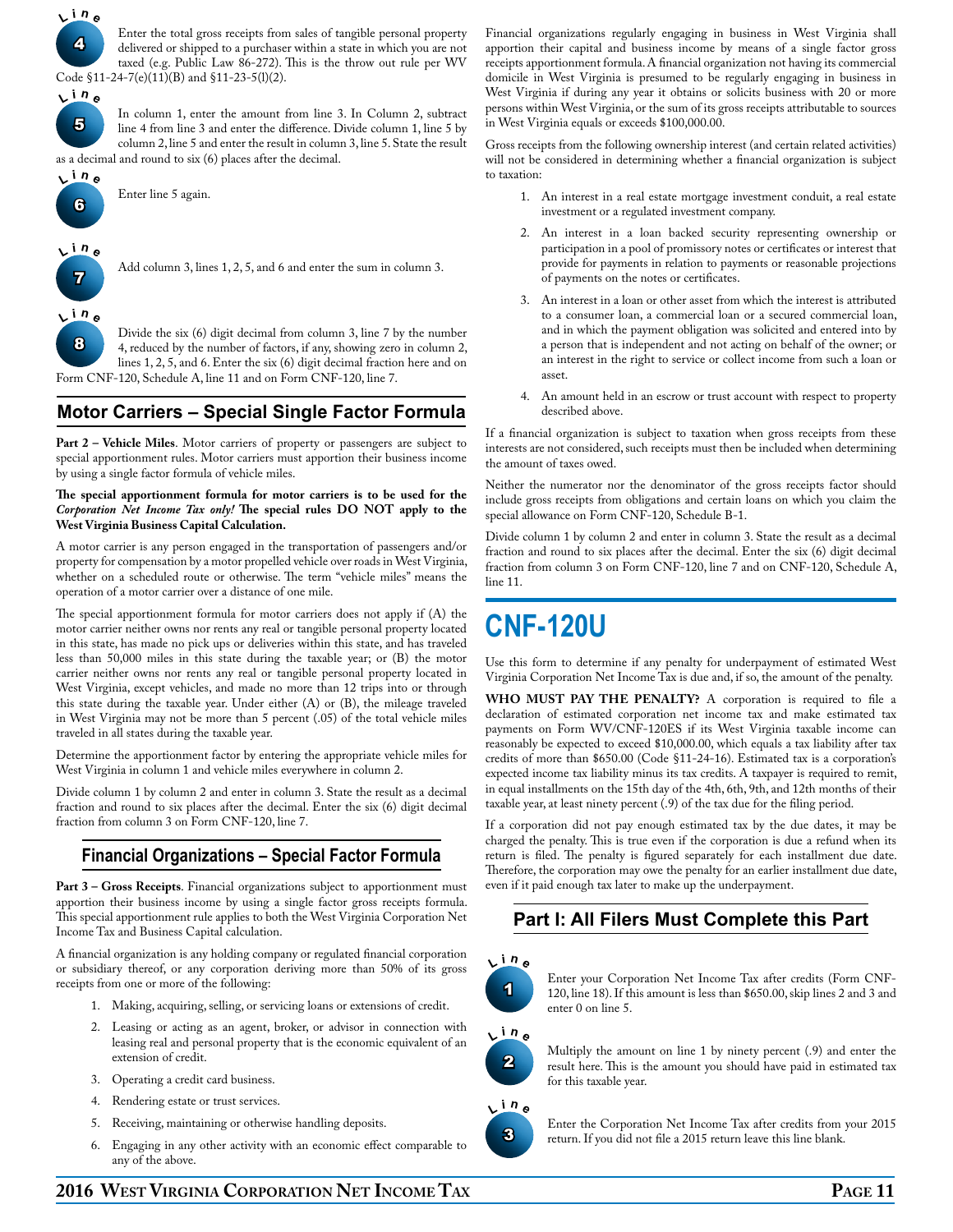

Enter the smaller of line 2 or line 3. If line 3 is blank enter the amount from line 2. This is the amount you should have paid in estimated tax for this taxable year.

5 **L <sup>i</sup> <sup>n</sup> <sup>e</sup>**

Enter the amount from line 4. This is the amount of estimated Corporation Net Income Tax that should have been paid.

**Determine your penalty by completing part II, III, and IV.**

### **Part II: Annualized Installment Worksheet**

If your taxable income varied during the year, you may be able to lower or eliminate the amount of one or more required installments by using the annualized installment worksheet. To use the annualized installment method to figure the penalty, you must complete Part I, Part II, Part III, and Part IV of Form CNF-120U. Follow the line by line instructions entered on Form CNF-120U.

### **Part III: Calculate the Underpayment**

**L <sup>i</sup> <sup>n</sup> <sup>e</sup>**

23 In column A, enter the estimated tax payments deposited by the 15th day of the 4th month of your tax year. In column B, enter payments made after the 15th day of the 4th month through the 15th day of the 6th month of your tax year. In column C, enter payments made after the 15th day of the 6th month through the 15th day of the 9th month of your tax year. In column D, enter payments made after the 15th day of the 9th month through the 15th day of the 12th month of the tax year.



If any of the columns in line 29 shows an underpayment, complete Part IV to figure the penalty for that period.

### **Part IV: Calculate the Penalty**

Complete lines 31 through 42 to determine the amount of the penalty. The penalty is figured for the period of underpayment determined under West Virginia Code §11-10-18a using the rate of interest determined under West Virginia Code §11-10-17 or 17a, whichever is appropriate for the taxable year. For underpayments involving periods after January 1, 2017, see the instructions for lines 39 and 40.



Enter the date on which the installment payment was made or the original due date of the annual return, whichever is earlier. The due date of the return is the 15th day of the 4th month following the

close of the taxable year for corporations. The due date of the annual return of an exempt organization with unrelated business taxable income is the 15th day of the 5th month following the close of the taxable year. The payment of estimated tax is applied against underpayments of required installments in the order that installments are required to be paid, regardless of which installment the payment pertains to.

For example, a corporation has an underpayment for the April 15th installment of \$1,000. The June 15th installment requires a payment of \$2,500. On June 10th, the corporation deposits \$2,500 to cover the June 15th installment. \$1,000 of this payment is considered to be for the April 15th installment. The penalty for April 15th installment is figured to June 10th (56 days). The payment to be applied to the June 15th installment will then be \$1,500.

If you made more than one payment for a required installment, attach a separate computation for each payment.



For underpayments involving periods after January 1, 2017, use the interest rate established by the State Tax Commissioner. You can contact the West Virginia State Tax Department, Taxpayer Services Division, at 1-800-982-8297 to get rate information. Administrative Notices adjusting interest rates may also be found online at tax.wv.gov.



If you have completed this form to determine your penalty for underpaying your estimated Corporation Net Income Tax, enter the amount on line 6 and on Form CNF-120, line 32.

# **Combined Reporting**

**Combined corporation net income and business capital reporting required (§11-24-13a(j)).** For tax years beginning on or after January 1, 2009, any taxpayer engaged in a unitary business with one or more other corporations shall file a combined report which includes the income, allocation, and apportionment of income of all corporations that are members of the unitary business. Notwithstanding any provision to the contrary in this article, the income of an insurance company, the allocation or apportionment related thereto and the apportionment factors of an insurance company shall not be included in a combined report filed under this article unless specifically required to be included by the Tax Commissioner.

**Net operating loss (NOL) carryovers earned during a year in which the taxpayer filed a consolidated** TAX RETURN (§11-24-13c). West Virginia computes net operating losses on a post-apportionment basis, including business and nonbusiness income adjustments. NOL's can only be carried forward (or backwards) to be applied against West Virginia source income of the combined group members to which it is attributable. NOL's that were incurred by an entity in a period in which the entity filed separately, cannot be used by other members of the combined group. There is an exception for NOL's earned when the taxpayer was filing on a consolidated basis. Those NOL's can be carried over and applied against the income of any former member of the consolidated (controlled) group.

**Water's-edge reporting.** Water's-Edge Reporting is mandated absent an affirmative election to report based upon a worldwide unitary combined report. Members of the Water's-Edge Reporting group include:

- 1. Any unitary member incorporated in the United States or formed under the laws of any state, the District of Columbia or any territory or possession of the United States;
- 2. Any unitary member whose average property, payroll and sales factors within the United States is twenty percent or more;
- 3. Any unitary member which is a domestic international sales corporation, a foreign sales corporation, or an export trade corporation as defined by federal law;
- 4. Any unitary member with effectively connected income with the conduct of a trade or business within the United States to the extent of that effectively connected income;
- 5. Any unitary member that is a "controlled foreign corporation", to the extent of the members' Subpart F income, unless that income is subject to an effective rate of tax that is greater than ninety percent of the maximum federal rate;
- Any unitary member that earns more than twenty percent of its income from intangible property or service-related activities that are deductible against the business income of other members of the water's-edge group; and
- 7. Any unitary member doing business in a tax haven.

**Worldwide Unitary Combined Reporting:** You may choose to file Worldwide Unitary Combined Reporting. To do so, please fill out and sign West Virginia Form CNF-120OPT and attach to your return. This election is binding for 10 years unless a written request to withdraw for reasonable cause has been sent to the commissioner and granted.

### **General Information**

**What is the purpose of the UB Schedules?** The purpose of the UB Schedules is to enable a unitary business group to determine the amount of its unitary business income that is attributable to West Virginia. A unitary business group's business income includes all income that may be apportioned by formula among the states in which the group is doing business without violating the Constitution of the United States.

**What is a unitary business group?** The term "unitary business group" means a group of persons related through common ownership whose business activities are integrated with, dependent upon, and contribute to each other. In the case of a corporation, common ownership is defined as the direct or indirect ownership or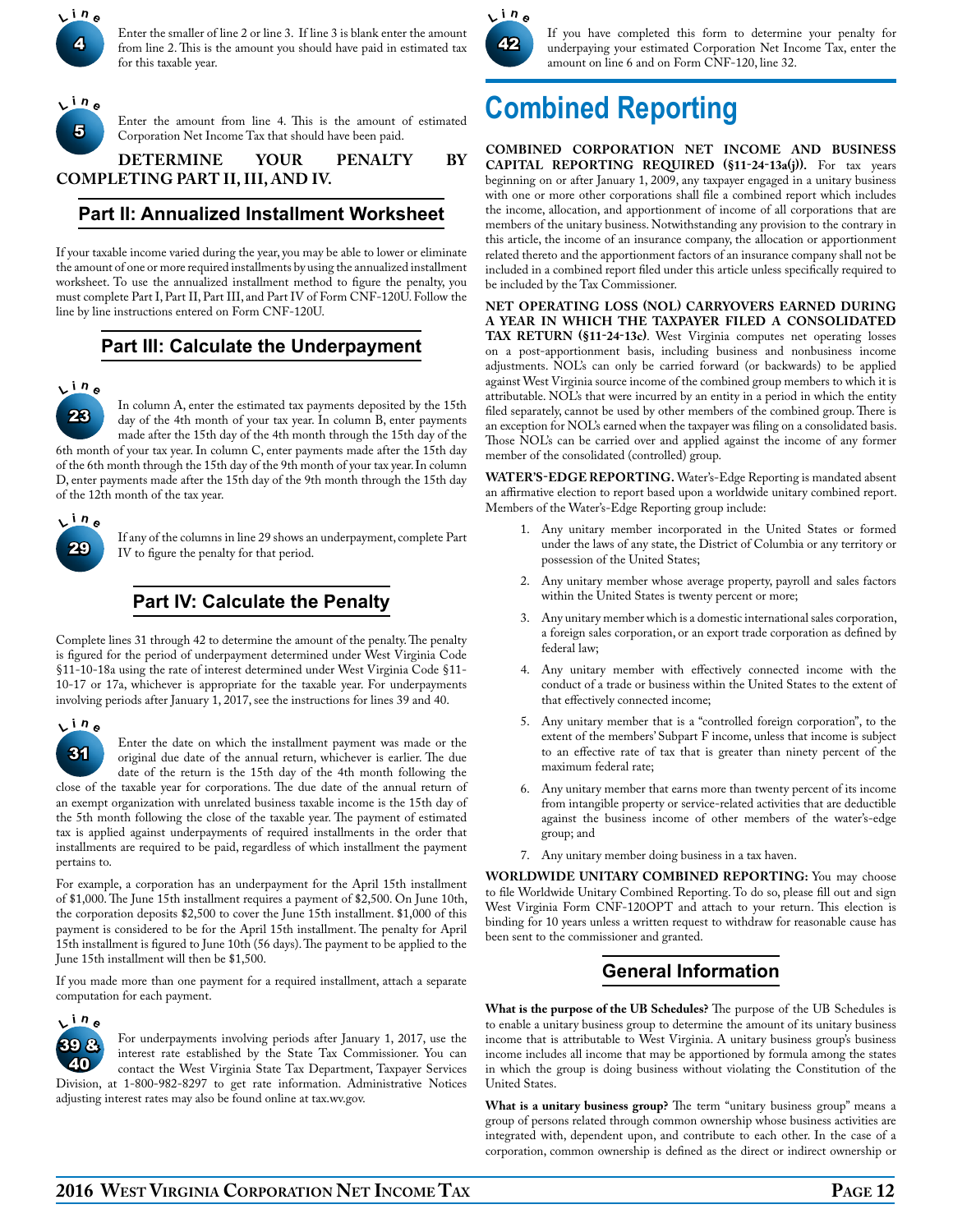control of more than fifty percent (.5) of the outstanding voting stock. For further instructions see WV Code 11-24-13f (a) waters-edge reporting-subdivision (1) through (7).

**What are the filing requirements?** Corporations that are members of the same unitary business group must file a combined report including all required information of every business engaging in the unitary business with the corporation. This report must be filed with each member's separate return unless the group elects to designate a corporation as surety and file a combined return.

### **Specific Instructions**

*Schedule UB4-CR Combined Report.* The purpose of the Schedule UB4- CR Combined Report is to provide a method of reporting the separate business income of multiple companies within a unitary group onto one statement. The business income is reported and apportioned for each company as if it were filed separately. The income for all companies is then combined, after eliminations, to allow the business income of the unitary group to be filed on one CNF-120 return.

The Schedule UB4-CR is a six tab Microsoft Excel spreadsheet for entering Business Capital calculation and Corporate Net Income Tax data. The individual group types, Regular Entities, Motor Carriers, and Financial Organizations are represented on separate tabs for each tax type to allow for the varying rates of apportionment between the groups. Each tab is capable of holding data for up to two-hundred fifty (250) separate companies. Should the number of separate companies in the unitary group exceed 250; a second UB4-CR can be filed. Specific line instructions are contained on the schedule under the tab labeled Instructions.

The Schedule UB4-CR is located on the Tax Department website at tax.wv.gov and is formatted to Tax Department specifications in a common Microsoft Excel 97- 2003 format for consistency. The UB4-CR MUST be used when filing a combined report and/or combined return and MUST be emailed to the Tax Department as an attachment through a dedicated mailbox at **taxcit@wv.gov.** 

**Filename: FEIN** (Of Surety, if Group Combined)+Type(CR)+Sequence+.xls

#### **Example: 251234567CR001.xls**

*Schedule UB-1.* List all members of the unitary business group including group number (1-3), name, FEIN, year ending, and total payments and prior year credits. Make copies of the blank Schedule UB-1 as needed. The following list defines what the group numbers are:

Group 1 – Regular entities

Group 2 – Motor carriers

Group 3 – Financial organizations

**Schedule UB-2.** For most filers, the unitary business structure will be in one of the following groups: Regular Entities, Motor Carriers, or Financial Organizations. Therefore the Combined column of the appropriate Business Capital group from Schedule UB4-CR will be what is transferred to the appropriate group column on Schedule UB-2. In the event of multiple groups, add the Business Capital from each group together and enter on line 22 of UB-2.

#### **Dollar amount of common and preferred stock**



Beginning balance from line 1 of the Business Capital Tab of Schedule UB4-CR for each group.



Ending balance from line 2 of the Business Capital Tab of Schedule UB4-CR for each group.



Average from line 3 of the Business Capital Tab of Schedule UB4-CR for each group.



**Paid in capital surplus**

Beginning balance from line 4 of the Business Capital Tab of Schedule UB4-CR for each group.

Ending balance from line 5 of the Business Capital Tab of Schedule UB4-CR for each group.



Average from line 6 of the Business Capital Tab of Schedule UB4-CR for each group.

#### **Retained earnings-appropriated and unappropriated**



Beginning balance from line 7 of the Business Capital Tab of Schedule UB4-CR for each group.



Ending balance from line 8 of the Business Capital Tab of Schedule UB4-CR for each group.

#### **L <sup>i</sup> <sup>n</sup> <sup>e</sup>**

9

Average from line 9 of the Business Capital Tab of Schedule UB4-CR for each group.

#### **Adjustments to shareholders equity**



Beginning balance from line 10 of the Business Capital Tab of Schedule UB4-CR for each group.



Ending balance from line 11 of the Business Capital Tab of Schedule UB4-CR for each group.



Average from line 12 of the Business Capital Tab of Schedule UB4- CR for each group.



Add lines 3, 6, 9, and 12 for each group.



Less cost of Treasury Stock (average) from line 14 of the Business Capital Tab of Schedule UB4-CR for each group.



Capital – Subtract line 14 from line 13 for each group.



Line left blank intentionally.



Obligations/investments allowance (from line 17 of the Business Capital Tab of Schedule UB4-CR).



Adjusted Capital – subtract line 17 from line 15 for each group.



Enter the amount from line 19 of the combined column of the Business Capital Tax tab of Schedule UB4-CR for each group.



Apportionment factor (round to six [6] decimal places) from line 20 of the Business Capital Tab of Schedule UB4-CR for each group.

**2016 West Virginia Corporation Net Income Tax Page 13**

**L <sup>i</sup> <sup>n</sup> <sup>e</sup>**

15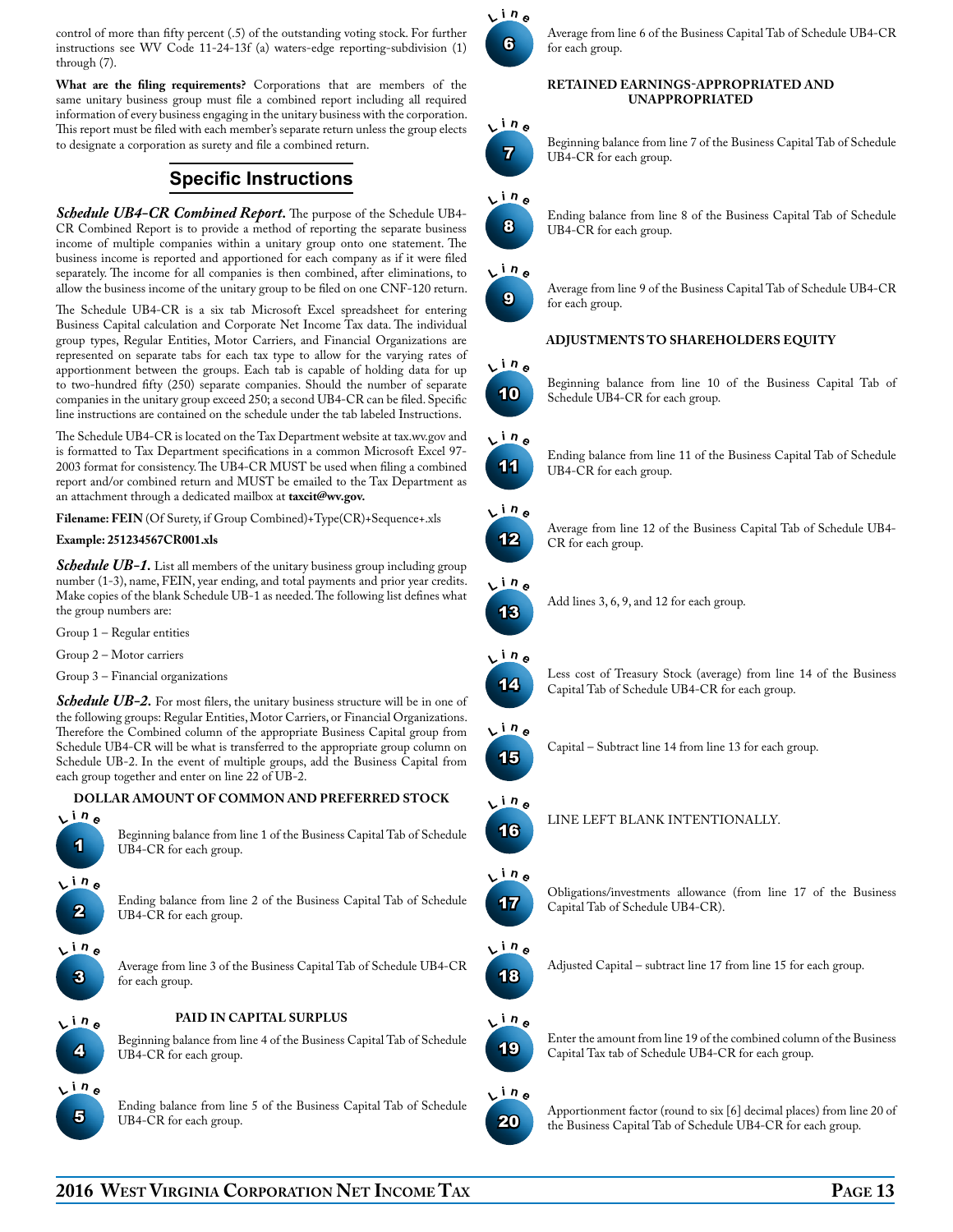

Capital – line 19 multiplied by line 20 for each group.

22

Combined Total Capital (add line 21 from groups 1 through 3). Enter amount here.

Schedule UB-3. For most filers, the unitary business structure will be in one of the following groups: Regular Entities, Motor Carriers, or Financial Organizations. Therefore the Combined column of the appropriate Corporate Net Income Tax group from Schedule UB4-CR will be what is transferred to the appropriate group column on the Schedule UB-3. In the event of multiple groups, add the Taxable Income from each group together and enter on line 20 of UB-3.



**Increasing adjustments to Federal Taxable Income**

Enter total taxable income from line 1 of the Corporate Net Income Tax Tab of Schedule UB4-CR for each group.



US Obligation interest/dividends not exempt from state tax from line 2b of the Corporate Net Income Tax Tab of Schedule UB4-CR for each group.

Income/other tax based upon net income from line 2c of the Corporate Net Income Tax Tab of Schedule UB4-CR for each group.

Federal depreciation/amortization for wholly WV corporation water/ air pollution control facilities from line 2d of the Corporate Net Income Tax Tab of Schedule UB4-CR for each group.

Unrelated business taxable income of a corporation exempt from federal tax (IRC Sec. 512) from line 2e of the Corporate Net Income Tax Tab of Schedule UB4-CR for each group.

Federal net operating loss from line 2f of the Corporate Net Income Tax Tab of Schedule UB4-CR for each group.

West Virginia Neighborhood Investment Program Tax Credit (charitable contributions to NIPA) from line 2g of the Corporate Net Income Tax Tab of Schedule UB4-CR for each group..

Net operating loss from sources outside US from line 2h of the Corporate Net Income Tax Tab of Schedule UB4-CR for each group.

Foreign Taxes deducted on your federal return from line 2i of the Corporate Net Income Tax Tab of Schedule UB4-CR for each group.

Enter Qualified Production Activity Deduction taken under IRC §199 from line 2j of the Corporate Net Income Tax Tab of Schedule UB4-CR for each group.



Add back for expenses related to certain REIT's and Regulated Investment Companies and certain interest and intangible expenses (WV Code §11-24-4b) from line 2k of the Corporate Net Income Tax Tab of Schedule UB4-CR for each group.



Other increasing adjustments. Enter increasing adjustments from line 21 of the Corporate Net Income Tax tab of Schedule UB-4CR for each group. Submit a statement of explanation for any amount entered with your return.



Total increasing adjustments – add lines 2a through 2l for each group.

#### **Decreasing adjustments to federal taxable income L <sup>i</sup> <sup>n</sup> <sup>e</sup>**



Refund/credit on taxes based upon net income included in federal taxable income from line 4a of the Corporate Net Income Tax Tab of Schedule UB4-CR for each group.



Interest expense on obligations/securities not allowed in determining federal taxable income from line 4b of the Corporate Net Income Tax Tab of Schedule UB4-CR for each group.



Salary expense not allowed on federal return due to claiming federal jobs credit from line 4c of the Corporate Net Income Tax Tab of Schedule UB4-CR for each group.



Foreign dividend gross-up (IRC Sec. 78) from line 4d of the Corporate Net Income Tax Tab of Schedule UB4-CR for each group.



Subpart F income (IRC Sec. 951) from line 4e of the Corporate Net Income Tax Tab of Schedule UB4-CR for each group.



Taxable income from sources outside US from line 4f of the Corporate Net Income Tax Tab of Schedule UB4-CR for each group..



Cost of wholly WV water/air pollution control facilities from line 4g of the Corporate Net Income Tax Tab of Schedule UB4-CR for each group.



Federal taxable income employer contributions to medical savings accounts withdrawn for non-medical purposes from line 4h of the Corporate Net Income Tax Tab of Schedule UB4-CR for each group.



Allowance for obligations/investments from line 4i of the Corporate Net Income Tax Tab of Schedule UB4-CR for each group.



Other decreasing adjustments. Enter decreasing adjustments from line 4j of the Corporate Net Income Tax tab of Schedule UB-4CR for each group. Submit a statement of explanation for any amount entered with

Total decreasing adjustments – add lines 4a through 4j for each group.

your return.



5



Adjusted Taxable Income – add lines 1 and 3, and subtract line 5 for each group.



Total non-business income allocated everywhere from line 7 of the Corporate Net Income Tax Tab of Schedule UB4-CR for each group.



Total non-unitary business income from line 8 of the Corporate Net Income Tax Tab of Schedule UB4-CR for each group.



Income subject to apportionment – subtract lines 7 and 8 from line 6 for each group.



Enter the amount from line 10 of the Combined column on Schedule UB4-CR.

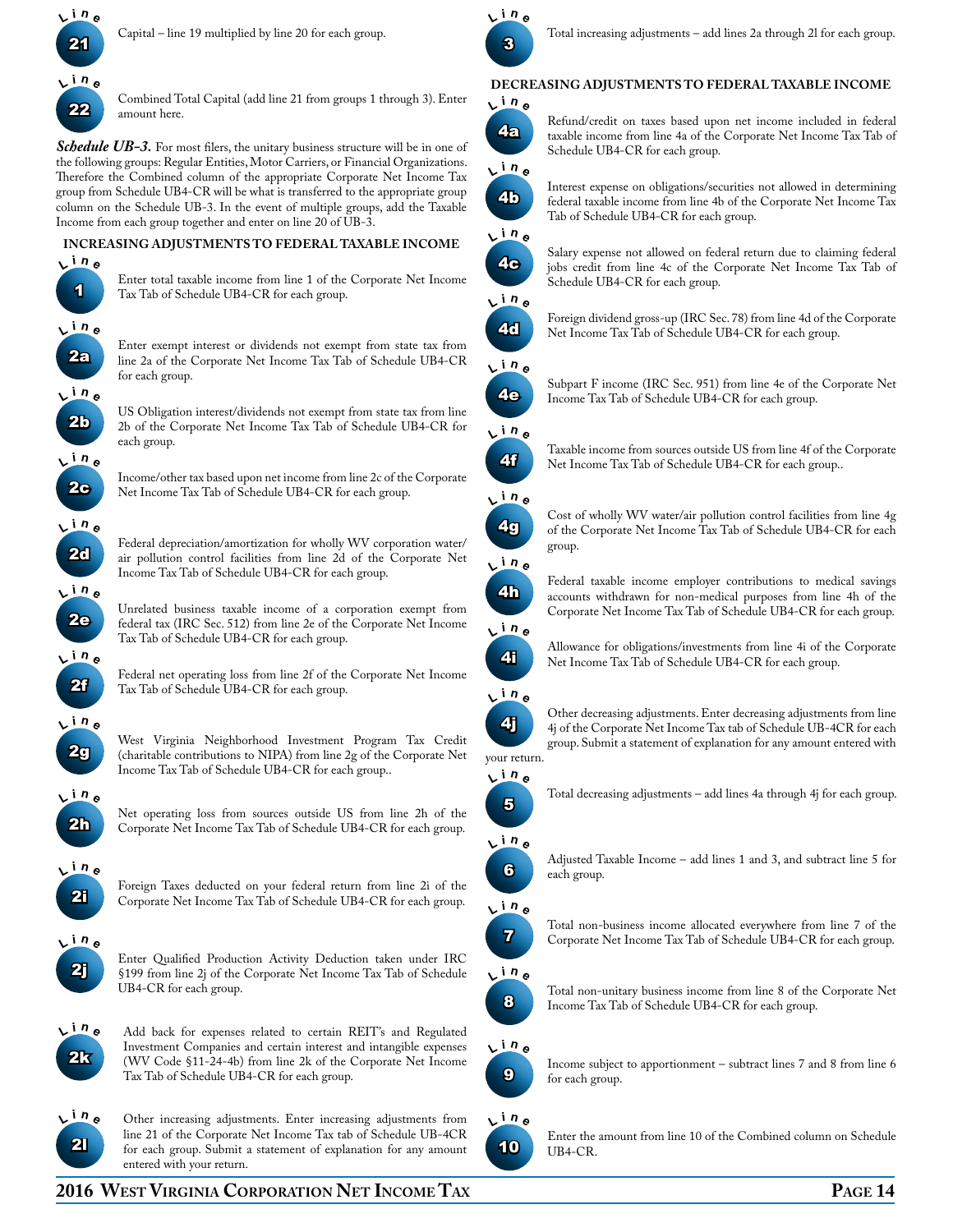

WV apportionment factor (round to six [6] decimal places) from line 11 of the Corporate Net Income Tax Tab of Schedule UB4-CR for each group.

WV apportioned income – line 10 multiplied by line 11 for each group.



**L <sup>i</sup> <sup>n</sup> <sup>e</sup>**

Non business income allocated to WV from line 13 of the Corporate Net Income Tax Tab of Schedule UB4-CR for each group.



Non-unitary business income apportioned to WV from line 14 of the Corporate Net Income Tax Tab of Schedule UB4-CR for each group.



WV taxable income-add lines 12, 13, and 14 for each group.



WV net operating loss from line 16 of the Corporate Net Income Tax Tab of Schedule UB4-CR for each group.



WV net taxable income – subtract line 16 from line 15 for each group.



REIT Inclusion and other taxable income, from line 18 of Corporate Net Income Tax Tab of the UB4-CR, for each group.



WV Net Taxable income – add lines 17 and 18.



Combined total WV net taxable income (add lines 19, groups 1 through 3). Enter total here and on Form CNF-120, line 14.



West Virginia NOL remaining unused must match CNF-120, Schedule NOL, column 7.

# **Schedule UB-4APT Allocation and Apportionment for Multistate Corporations**

### **Schedules A1 & A2 – Allocation of Nonbusiness Income**

If your business activities take place both within and without West Virginia and you are also taxable in another state, certain items of nonbusiness income that are included in federal taxable income are directly allocated. All other income must be apportioned.

Business income arises from transactions and activities in the regular course of the corporation's trade or business, and include income from tangible and intangible property if the acquisition, management or disposition of the property constitutes integral parts of the corporation's trade or business.

Nonbusiness income includes all income that is not properly classified as business income less all expenses attributable to the production of this income. Nonbusiness income is allocated to West Virginia if (1) the corporation's commercial domicile, the principal place from which the trade or business is managed is located in West Virginia; or (2) property creating the nonbusiness income is utilized in West Virginia. Nonbusiness income from real property is allocated to West Virginia if the corporation's commercial domicile is located in West Virginia, or, in the case of patents or copyrights, if they are used in West Virginia.

For a detailed discussion of allocation of nonbusiness income, you may request a copy of Publication TSD-392, "Corporation Net Income Tax Nonbusiness Income", by contacting our Taxpayer Services Division or online at tax.wv.gov.

Determine the nonbusiness income allocated to West Virginia and outside West Virginia by completing UB-4APT, Schedule A1 and A2 for each member of the unitary group. Only those types of nonbusiness income listed on UB-4APT, Schedules A1 and A2 can be allocated. All other types of income that the corporation classifies as nonbusiness must be apportioned.



Enter the amount from UB4-APT, Schedule A1, column 3, line 8 on the Corporate Net Income Tax Tab of the Schedule UB-4CR, line 7.



Enter the amount from UB-4APT, Schedule A2, column 3, line 12 on the Corporate Net Income Tax Tab of the Schedule UB4-CR, line 13.

### **Schedule B1 & B2 – Apportionment Formula**

If your business activities take place both within and without West Virginia and you are also taxable in another state, all net income, after deducting those items of nonbusiness income allocated on UB-4APT, Schedules A1 and A2 must be apportioned to West Virginia by using the appropriate apportionment formula. **Completion of UB-4APT, Schedules B1 and B2 is required for each member of the unitary group even if apportionment is zero**.

**Special apportionment formulas apply to motor carriers and to financial organizations.** If you are filing for a financial organization, follow the apportionment instructions for UB-4APT, Schedule B1 and B2, Part 3. If you are filing for a motor carrier, follow the apportionment instructions for Schedule UB-4APT Schedules B1 and B2, Parts 1 and 2.

Multistate corporations will use the standard apportionment formula of payroll, property, and sales, with the sales factor double weighted, and will complete UB-4APT, Schedules B1 and B2 Parts 1 through 3 as applicable.

**Petitioning for an alternate method of apportionment.** To use an alternate method of allocation and apportionment, you must petition the Tax Commissioner to use some other basis to determine your taxable net income. Your petition for an alternate method must be filed no later than the normal due date of your return.

You must have written permission to use an alternate apportionment method before filing your return. Permission will only be granted if you can show that the statutory formula does not properly reflect your taxable income, and if the alternate method properly and fairly shows your West Virginia taxable income.

Your petition should include your name and address, state of incorporation and principle place of business, a description of the kind(s) of business in which you are engaged, a detailed statement of how sales are made in West Virginia, a computation of your West Virginia taxable income using the statutory apportionment formula and using your proposed alternate formula, and a summary of the facts that support your position.

Send your petition to West Virginia State Tax Department, Tax Account Administration Division, Corporate Tax Unit, PO Box 1202, Charleston, WV 25324-1202.

### **Multistate Corporations – Four Factor Formula**

#### **Part 1 – To determine your West Virginia apportionment percentage, first determine the following factors for each member of the unitary groups:**

*Property Factor.* Property includes all real and tangible personal property owned or rented and used during the taxable year to produce business income. Property used in connection with the items of nonbusiness income allocated in UB-4APT, Schedules A1 and A2 shall be excluded from the factor.

Property must be included in the property factor if it is actually used or is available for or capable of being used during the taxable year. Property held as reserves, standby facilities or reserve sources of materials must be included. Property or equipment under construction (except goods in process that can be inventoried) must be excluded until it is actually used to generate business income. Movable property, such as tools, construction equipment and trucks, used both within and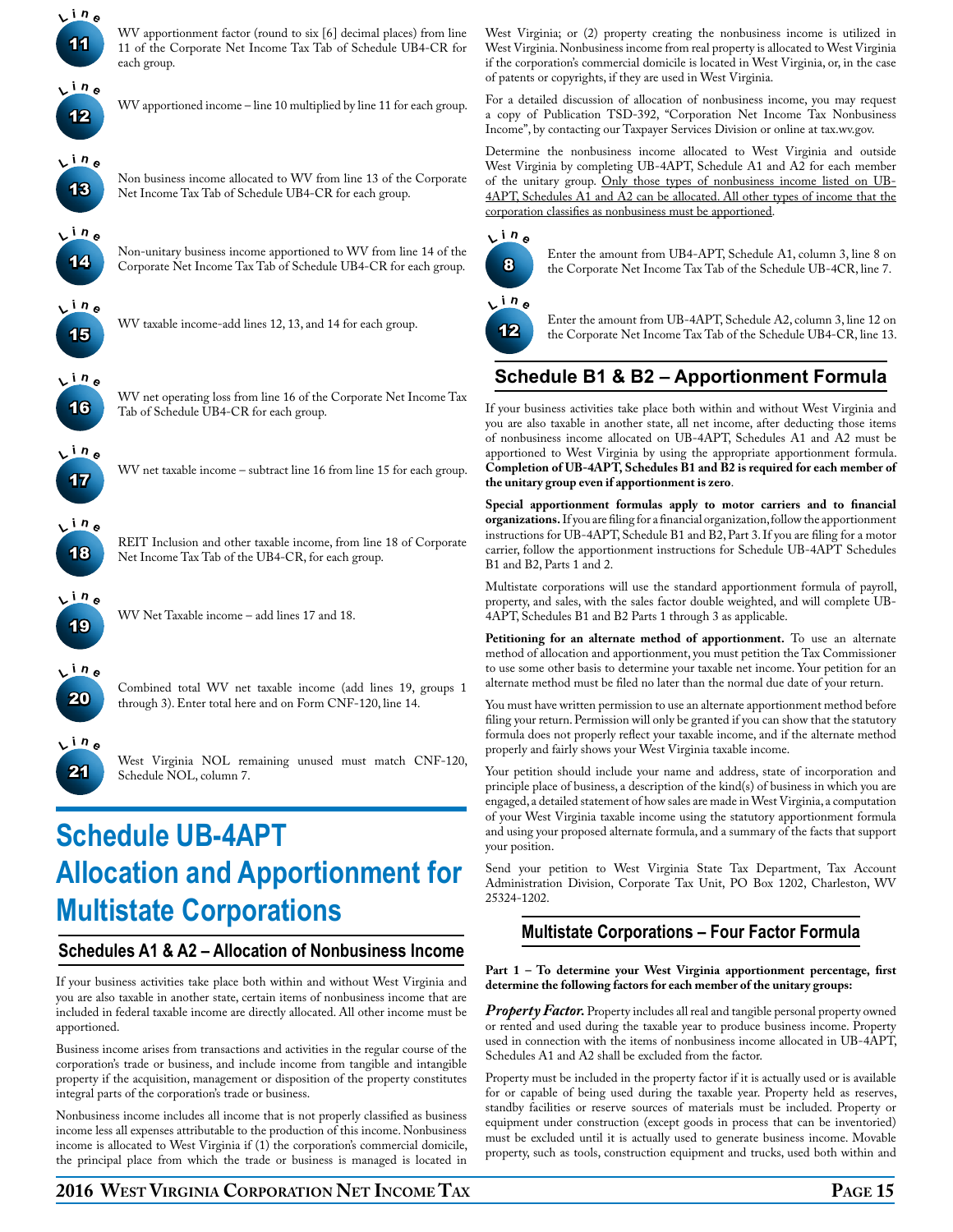without West Virginia, shall be included in the numerator of the fraction on the basis of total time within the state during the taxable year.

Property owned is valued at original cost. Property rented is valued at eight times the net annual rental rate. Leasehold improvements are considered property owned and are included at their original cost. Generally, original cost is the basis of the property for federal income tax purposes at the time of acquisition and adjusted by subsequent capital additions of improvements and partial dispositions by reason of sale, exchange, abandonment, etc. As a general rule, property is included in the factor by averaging its value at the beginning and ending of the taxable period. The Tax Commissioner may require or allow averaging by monthly values if such a method is required to properly reflect the average value of the taxpayer's property for the taxable year.



Divide column 1 by column 2 and enter result in column 3. State the result as a decimal and round to six (6) places after the decimal.

*Payroll Factor.* The payroll factor shall include the amount of compensation paid to employees during the taxable year. The total amount paid is determined upon the basis of the taxpayer's accounting method for federal income tax purposes. If you have adopted the accrual method of accounting for federal purposes, all compensation shall be deemed to have been paid. Compensation may be included in the payroll factor by use of the cash basis only if you have permission from the Tax Commissioner for an alternate method of apportionment. Compensation means wages, salaries, commissions, and other forms of remuneration paid to employees for personal services. Payments made to an independent contractor or any other person not properly classified as an employee are excluded. **Only amounts paid directly to employees are included in the payroll factor.** Do not include compensation paid to employees engaged exclusively in an activity that generates nonbusiness income that you allocated in UB-4APT, Schedules A1 and A2.

**The denominator** (column 2) of the payroll factor is the total compensation paid by the taxpayer during the taxable year, as shown on the federal income tax return filed with the Internal Revenue Service and as reflected in the schedule of wages and salaries and that portion of the cost of goods sold which reflect compensation.

**The numerator** (column 1) of the payroll factor is the total amount paid in this state during the taxable year by the taxpayer for compensation. Compensation is paid in this state if any of the following tests, applied consecutively, are met:

- A. The employee's service is performed entirely within this state;
- B. The employee's service is performed both within and without this state, but the service performed without this state is "incidental" to the employee's service within this state (the word incidental means any service which is temporary or transitory in nature or which is rendered in connection with an isolated transaction);
- C. If the employee's services are performed both within and without this state, the employee's compensation will be attributed to this state:
	- a. if the employee's base of operations is in this state;
	- b. if there is no base of operations in any state in which part of the service is performed, but the place from which the service is directed or controlled is in this state; or
	- c. if the base of operations or the place from which the service is directed or controlled is not in any state in which some part of the service is performed, but the employee's residence is in this state. Base of operation is the place from which the employee starts their work and to which they customarily return in order to receive instructions or communications from customers or others, or to replenish stock or other materials, repair equipment, or perform any other functions necessary to the exercise of their trade or profession at some other point or points.

Determine the payroll factor by entering the appropriate amounts on line 2. Enter West Virginia payroll in column 1 and payroll everywhere in column 2.



Divide column 1 by column 2 and enter the result in column 3. Round to six (6) places after the decimal.

*Sales factor.* The term "sales" means all gross receipts of the taxpayer that are business income. The sales factor includes all gross receipts derived from transactions and activity in the regular course of your trade or business, less returns and allowances. Do not include interest or dividends from obligations of the United States government, which are exempt from taxation in West Virginia, or gross receipts from an activity that produced nonbusiness income that you allocated in UB-4APT, Schedules A1 and A2.

**The denominator (column 2)** of the sales factor includes all gross receipts derived from transactions and activity in the regular course of your trade or business that was reflected in your gross income reported and as appearing on your federal income tax return unless otherwise excluded. Sales of tangible personal property delivered or shipped to a purchaser within a state in which you are not taxed (e.g. under Public Law 86-272) are to be excluded from the denominator.

**The numerator (column 1)** of the sales factor includes all gross receipts attributable to West Virginia and derived from transactions and activity in the regular course of your trade or business. All interest income, service charges or time-price differential charges incidental to such gross receipts must be included regardless of the place where the accounting records are maintained or the location of the contract or other evidence of indebtedness.

**Sales of tangible personal property.** Gross receipts from sales of tangible personal property are in West Virginia (1) if the property is received in West Virginia by the purchaser (except sales to the United States government) regardless of the F.O.B. point or other conditions of sales; or (2) if the property is shipped from an office, store, warehouse, factory, or other place of storage in West Virginia and the purchaser is the United States government.

Sales within West Virginia are generally determined on a destination basis. If the purchaser picks up or otherwise receives the property in West Virginia, the sale is treated as taking place in this state. If the property is delivered by common carrier or other means of transportation, the place at which the property is received after all transportation is completed is the place where the sale took place. Direct delivery in West Virginia, other than for purposes of transportation, to a person or firm designated by a purchaser, constitutes delivery to the purchaser in West Virginia regardless of where the title passes or other conditions of sale. Direct delivery outside West Virginia, to a person or firm designated by a purchaser, does not constitute delivery to a person in this state.

**OTHER SALES.** Gross receipts from transactions other than sales of tangible personal property are attributable to West Virginia if (1) the income producing activity which gives rise to the receipts is performed entirely in West Virginia; (2) the income producing activity is performed both in and outside West Virginia and a greater portion of the income producing activity is performed in this state than in any other state, based on cost of performance; or (3) if the sale constitutes business income to the taxpayer, or the taxpayer is a financial organization subject to the special apportionment rules. Refer to West Virginia Code §11-24-7 for a discussion of income producing activity and cost of performance.

Gross receipts from the sale, lease, rental, or licensing of real property are in West Virginia if the real property is located in this state. Gross receipts from the rental, lease or licensing of tangible personal property are in West Virginia if the property is located in this state. If such property is both within and without West Virginia during the rental, lease or licensing period, gross receipts attributable to West Virginia shall be determined based upon the total time within the state during the taxable year. Gross receipts for the performance of personal services are in West Virginia if such services are performed in this state.

Determine the sales factor by entering the appropriate amount on line 3. Enter West Virginia sales in column 1 and sales everywhere in column 2.



Column 2. Total Sales. This amount when added to the total gross nonbusiness income as shown on UB-4APT, Schedule A1, column 1, must equal the sum of your items of gross income as reported on your federal income tax return. Any differences must be noted and explained in an attachment to your return.

|  | Sum of gross income items on federal<br>return                                                                          |  |  |
|--|-------------------------------------------------------------------------------------------------------------------------|--|--|
|  | Less total allocated income (on UB-4APT)<br>Schedule A1, column 1)<br>Equals UB-4APT, Schedule B1, column<br>2. line 3. |  |  |
|  |                                                                                                                         |  |  |

**L <sup>i</sup> <sup>n</sup> <sup>e</sup>**



Enter the total gross receipts from sales of tangible personal property delivered or shipped to a purchaser within a state in which you are not taxed (e.g. Public Law 86-272). This is the throw out rule per WV Code §11-24-7(e)(11)(B) and §11-23-5(l)(2).

### **L <sup>i</sup> <sup>n</sup> <sup>e</sup>**



In column 1, enter the amount from line 3. In Column 2, subtract line 4 from line 3 and enter the difference. Divide column 1, line 5 by column 2, line 5 and enter the result in column 3, line 5. State the result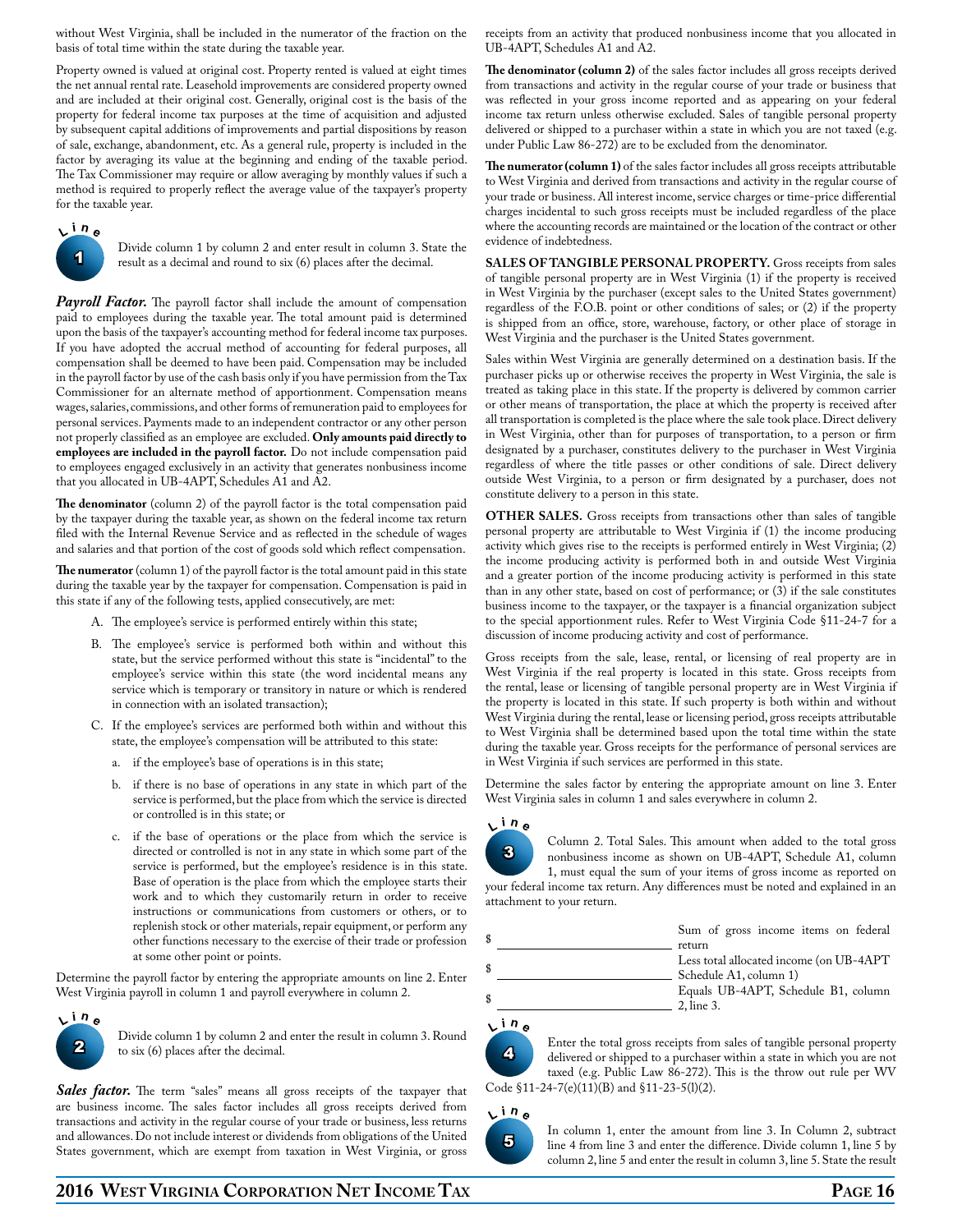as a decimal and round to six (6) places after the decimal.



Enter line 5 again.

Add column 3, lines 1, 2, 5, and 6 and enter the sum in column 3.

8 **L <sup>i</sup> <sup>n</sup> <sup>e</sup>** Divide the six (6) digit decimal from column 3, line 7 by the number 4, reduced by the number of factors, if any, showing zero in column 2, lines 1, 2, 5, or 6. Enter the six (6) digit decimal fraction here and on the Business Capital Tab of the UB4-CR, line 20 and on the Corporate Net Income Tax Tab of the UB4-CR, line 11.

### **Motor Carriers – Special Single Factor Formula**

**Part 2 – Vehicle Miles.** Motor carriers of property or passengers are subject to special apportionment rules. Motor carriers must apportion their business income by using a single factor formula of vehicle miles.

#### **The special apportionment formula for motor carriers is to be used for the**  Corporation Net Income Tax ONLY! The special rules DO NOT apply to the **West Virginia Business Capital calculation.**

A motor carrier is any person engaged in the transportation of passengers and/or property for compensation by a motor propelled vehicle over roads in West Virginia, whether on a scheduled route or otherwise. The term "vehicle miles" means the operation of a motor carrier over a distance of one mile.

The special apportionment formula for motor carriers does not apply if (A) the motor carrier neither owns nor rents any real or tangible personal property located in this state, has made no pick ups or deliveries within this state, and has traveled less than 50,000 miles in this state during the taxable year; or (B) the motor carrier neither owns nor rents any real or tangible personal property located in West Virginia, except vehicles, and made no more than 12 trips into or through this state during the taxable year. Under either (A) or (B), the mileage traveled in West Virginia may not be more than 5 percent (.05) of the total vehicle miles traveled in all states during the taxable year.

Determine the apportionment factor by entering the appropriate vehicle miles for West Virginia in column 1 and vehicle miles everywhere in column 2.

Divide column 1 by column 2 and enter in column 3. State the result as a decimal fraction and round to six places after the decimal. Enter the six (6) digit decimal fraction from column 3 here and on the UB4-CR Corporate Net Income Tax Tab, line 11.

### **Financial Organizations – Special Factor Formula**

Part 3 – Gross Receipts. Financial organizations subject to apportionment must apportion their business income by using a single factor gross receipts formula. This special apportionment rule applies to both the West Virginia Corporation Net Income Tax and Business Capital calculation.

A financial organization is any holding company or regulated financial corporation or subsidiary thereof, or any corporation deriving more than 50% of its gross receipts from one or more of the following:

- 1. Making, acquiring, selling, or servicing loans or extensions of credit.
- 2. Leasing or acting as an agent, broker, or advisor in connection with leasing real and personal property that is the economic equivalent of an extension of credit.
- 3. Operating a credit card business.
- 4. Rendering estate or trust services.
- 5. Receiving, maintaining or otherwise handling deposits.
- 6. Engaging in any other activity with an economic effect comparable to any of the above.

Financial organizations regularly engaging in business in West Virginia shall apportion their capital and business income by means of a single factor gross receipts apportionment formula. A financial organization not having its commercial domicile in West Virginia is presumed to be regularly engaging in business in West Virginia if during any year it obtains or solicits business with 20 or more persons within West Virginia, or the sum of its gross receipts attributable to sources in West Virginia equals or exceeds \$100,000.00.

Gross receipts from the following ownership interest (and certain related activities) will not be considered in determining whether a financial organization is subject to taxation:

- 1. An interest in a real estate mortgage investment conduit, a real estate investment or a regulated investment company.
- 2. An interest in a loan backed security representing ownership or participation in a pool of promissory notes or certificates or interest that provide for payments in relation to payments or reasonable projections of payments on the notes or certificates.
- 3. An interest in a loan or other asset from which the interest is attributed to a consumer loan, a commercial loan or a secured commercial loan, and in which the payment obligation(s) were solicited and entered into by a person that is independent and not acting on behalf of the owner; or an interest in the right to service or collect income from such a loan or asset.
- 4. An amount held in an escrow or trust account with respect to property described above.

If a financial organization is subject to taxation when gross receipts from these interests are not considered, such receipts must then be included when determining the amount of taxes owed.

Neither the numerator nor the denominator of the gross receipts factor should include gross receipts from obligations and certain loans on which you claim the special allowance on Schedule UB-4APT, Schedule C.

Divide column 1 by column 2 and enter in column 3. State the result as a decimal fraction and round to six places after the decimal. Enter the six (6) digit decimal fraction from column 3 here and on the UB4-CR Corporate Net Income Tax Tab, line 11 and on the Business Capital Tab, line 20.

### **Schedule C – Allowance for Governmental Obligations/ Obligations Secured by Residential Property**

Taxpayers that own certain tax exempt government obligations and obligations secured by certain residential property located in West Virginia can take a special allowance that further reduces federal taxable income. Complete Schedule UB-4APT Schedule C to determine the amount of the allowance applicable to each entity of the unitary group. The value of these obligations and loans is determined using the average of the monthly beginning and ending account balances. These account balances are determined at cost in the same manner that such obligations, investments and loans are reported on the balance sheet of your federal tax return.



Attach copy of worksheets supporting the calculation of average monthly balance.

**6 L <sup>i</sup> <sup>n</sup> <sup>e</sup>**

Average the beginning and ending balance of the total assets of the individual entity, as shown in the consolidation balance sheet of your Federal return.



UB4-CR line 1 plus line 3 minus line 5, plus UB-4APT Schedule A2, line 9, 10, & 11.

### **Schedule UB-4APTSUM – Allocation and Apportionment for Unitary Group**

Schedule UB-4APT B1, Apportionment Factors for Multisate Businesses, must be completed for each member of the Unitary Group. The Schedule UB-4APTSUM summarizes the information included on those schedules and must be submitted when filing a combined report.

### **Tax Return Questionnaire**

The Tax Return Questionnaire on page 25 should be completed and submitted with your return. However, if you have indicated on page 1 that disregarded entities are included in your return you must submit the Tax Return Questionnaire and include the name and FEIN of each disregarded entity.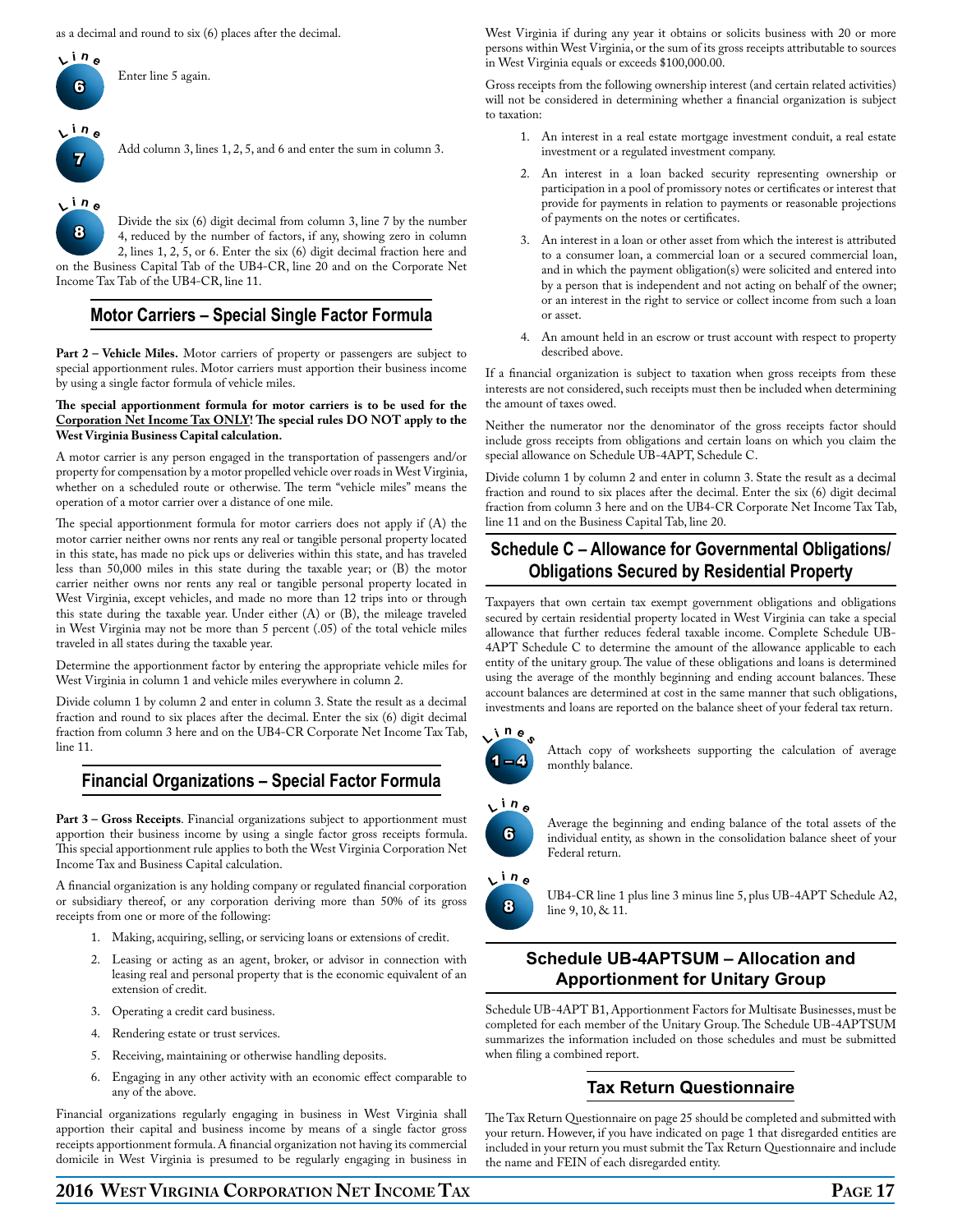## **Form CNF-120W Instructions**

#### A – Payer information:

• Enter the FEIN, name, and address of the payer from which you received the 1099, WVK-1, or WV/NRW-2.

B – Taxpayer Information:

- Enter the FEIN and name of the taxpayer. Make sure the Federal Employer Identification Number(s) agree with your statements and are correct. If the payment was made on behalf of a subsidiary, affiliate, or a disregarded entity, enter their name and FEIN here rather than the name and FEIN of the entity filing the return, and attach an explanatory statement with your return.
- Enter the amount of income subject to West Virginia withholding.

C – WV Tax Withheld:

- Enter the amount of West Virginia Tax Withheld from payer.
- Check the source of withholding.
- Form 1099
- WVK-1
- WV/NRW-2
- Enter the tax year ending date of the corporate filer.

|   | A – Payer Information                 | B - Taxpayer Information         | C - WV Tax Withheld                |
|---|---------------------------------------|----------------------------------|------------------------------------|
|   | 123456789                             | <b>ABC COMPANY</b>               | 500.00                             |
|   | Payer ID from 1099, K-1, and/or NRW-2 | Name                             | <b>WV WITHHOLDING</b>              |
| 1 | JSMITH INC                            | 555555555                        | Check the appropriate box          |
|   | Payer Name                            | <b>FEIN</b>                      | Ⅳ                                  |
|   | <b>123 ANY STREET</b>                 |                                  | 1099<br>NRW-2<br>$K-1$             |
|   | Address<br>PORTLAND ME 04103          | 5000.00                          | 2 5<br>Date tax year ending (MMYY) |
|   | City, State, ZIP                      | Income Subject to WV WITHHOLDING | <b>Enter WV withholding Only</b>   |

# **Schedule UB-4APTSUM Allocation and Apportionment Summary for a Unitary Group**

Schedule UB-4APTSUM, Allocation and Apportionment Summary for a Unitary Group, is a schedule used to provide a summary of the business activity of multiple companies within a unitary group. This schedule must be submitted when filing a combined report.

If your business activities take place both within and without West Virginia and you are also taxable in another state, all net income, after deducting those items of nonbusiness income allocated on UB-4APT, Schedules A1 and A2, must be apportioned to West Virginia by using the appropriate apportionment formula for your Unitary Group. The apportionment formula used will depend upon how your combined group is classified. Combined groups can be classified as financial organizations, motor carriers or regular entities.

The following Schedule UB-4APT, Allocation and Apportionment for Multistate Corporations, schedules **must be completed for each member of the Unitary Group** shown on your Combined Report:

UB-4APT Schedule A1 – EVERYWHERE Allocation of Nonbusiness Income for Multistate Businesses

UB-4APT Schedule A2 – WEST VIRGINIA Allocation of Nonbusiness Income for Multistate Businesses

UB-4APT Schedule B1 – Apportionment Factors for Multistate Businesses

UB-4APT Schedule B2 – Apportionment Factors for Non-Unitary Multistate Businesses Income

UB-4APT Schedule C – Allowance for Governmental Obligations/Obligations Secured by Residential Property

Schedule UB-4APTSUM is a schedule that adds the amounts shown on each member's UB-4APT Schedule B1 and summarizes it for the Combined Group.

### **UB-4APTSUM Part 1 - Regular Factor**

**Line 1 – Column 1 – Combined Group West Virginia** – take entries from each individual UB-4APT Schedule B1, column 1, line 1, add them together and enter that total here.

**Line 1 – Column 2 – Combined Group Everywhere** – take entries from each individual UB-4APT Schedule B1, column 2, line 1, add them together and enter that total here.

**Line 1 – Column 3 – Decimal Fraction** – divide column 1 by column 2 and enter result in column 3. State the result as a decimal and round to six (6) places after the decimal.

**Line 2 – Column 1 – Combined Group West Virginia** – take entries from each individual UB-4APT Schedule B1, column 1, line 2, add them together and enter that total here.

**Line 2 – Column 2 – Combined Group Everywhere** – take entries from each individual UB-4APT Schedule B1, column 2, line 2, add them together and enter that total here.

**Line 2 – Column 3 – Decimal Fraction** – divide column 1 by column 2 and enter result in column 3. State the result as a decimal and round to six (6) places after the decimal.

**Line 3 – Column 1 – Combined Group West Virginia** – take entries from each individual UB-4APT Schedule B1, column 1, line 3, add them together and enter that total here.

**Line 3 – Column 2 – Combined Group Everywhere** – take entries from each individual UB-4APT Schedule B1, column 2, line 3, add them together and enter that total here.

**Line 4 – Column 2 – Combined Group Everywhere** – take entries from each individual UB-4APT Schedule B1, column 2, line 4, add them together and enter